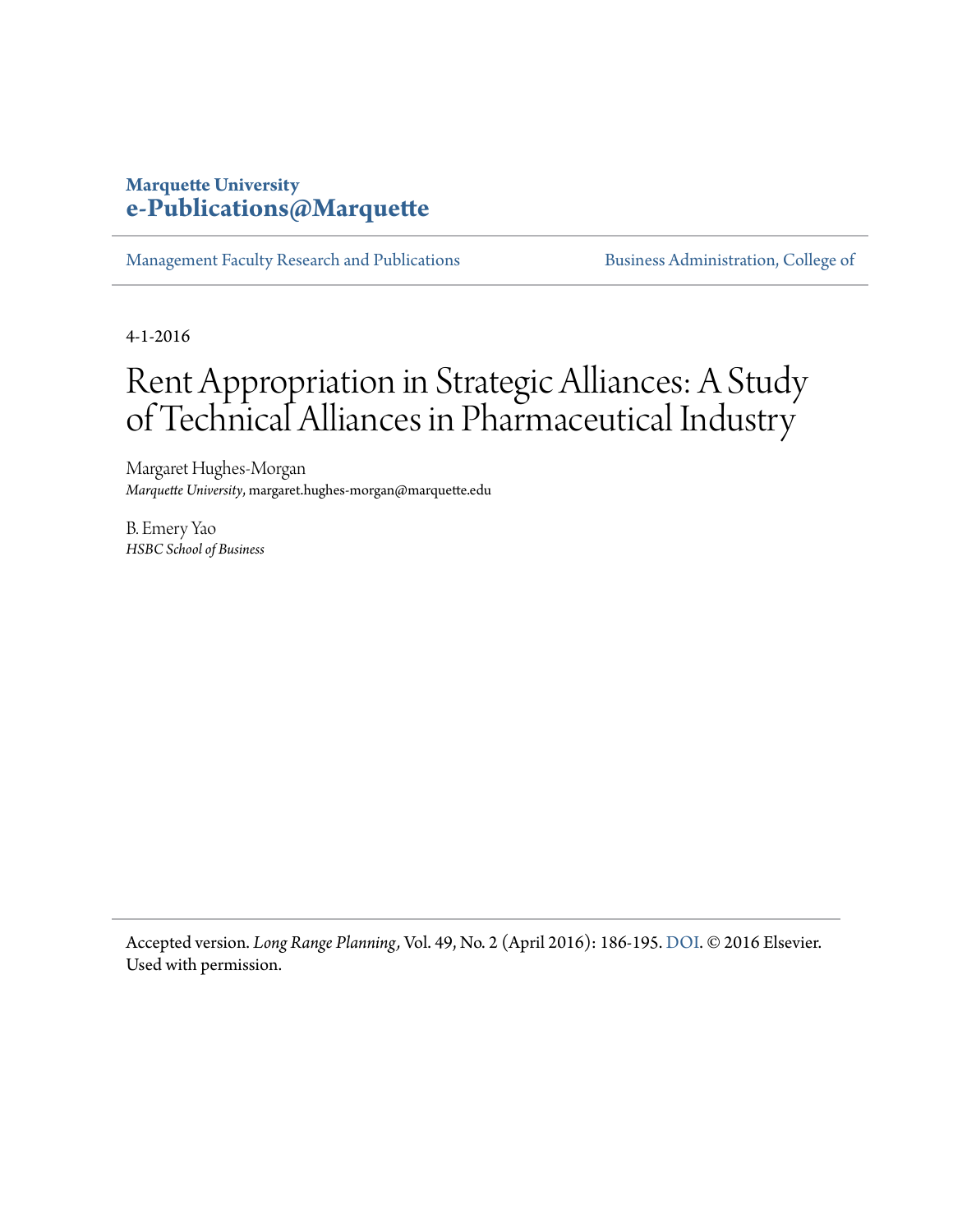### Rent Appropriation in Strategic Alliances: A Study on

#### Technical Alliances in Pharmaceutical Industry

Margaret Hughes-Morgan, B. Emery Yao

#### Abstract

Many existing alliance studies have investigated how embedded relations create superior value for organizations. The role of network structure in rent appropriation or pie splitting, however, has been underexplored. We propose that favorable locations in interorganizational networks provide firms with superior opportunities for appropriating more economic benefits from alliances than their partners do. Specifically, we argue that partners' asymmetric network positions will lead to unequal brokerage positions that promote disparate levels of information gathering, monitoring, and bargaining power, which lead to differing capacities to appropriate value. This in turn results in variations in market performance. We also propose this brokerage position exacerbates existing inequalities such as commercial capital; thus, available firm resources will moderate such network effects. Evidence is presented in the form of market response to technology alliance announcements from a set of pharmaceutical firms. In general, we find that firms within central network positions and those spanning structural holes have higher returns than their partners. In addition, we show that this relationship is contingent upon available firm resources.

Keywords: Social Networks, Value Appropriation, Strategic Alliances, Stock Returns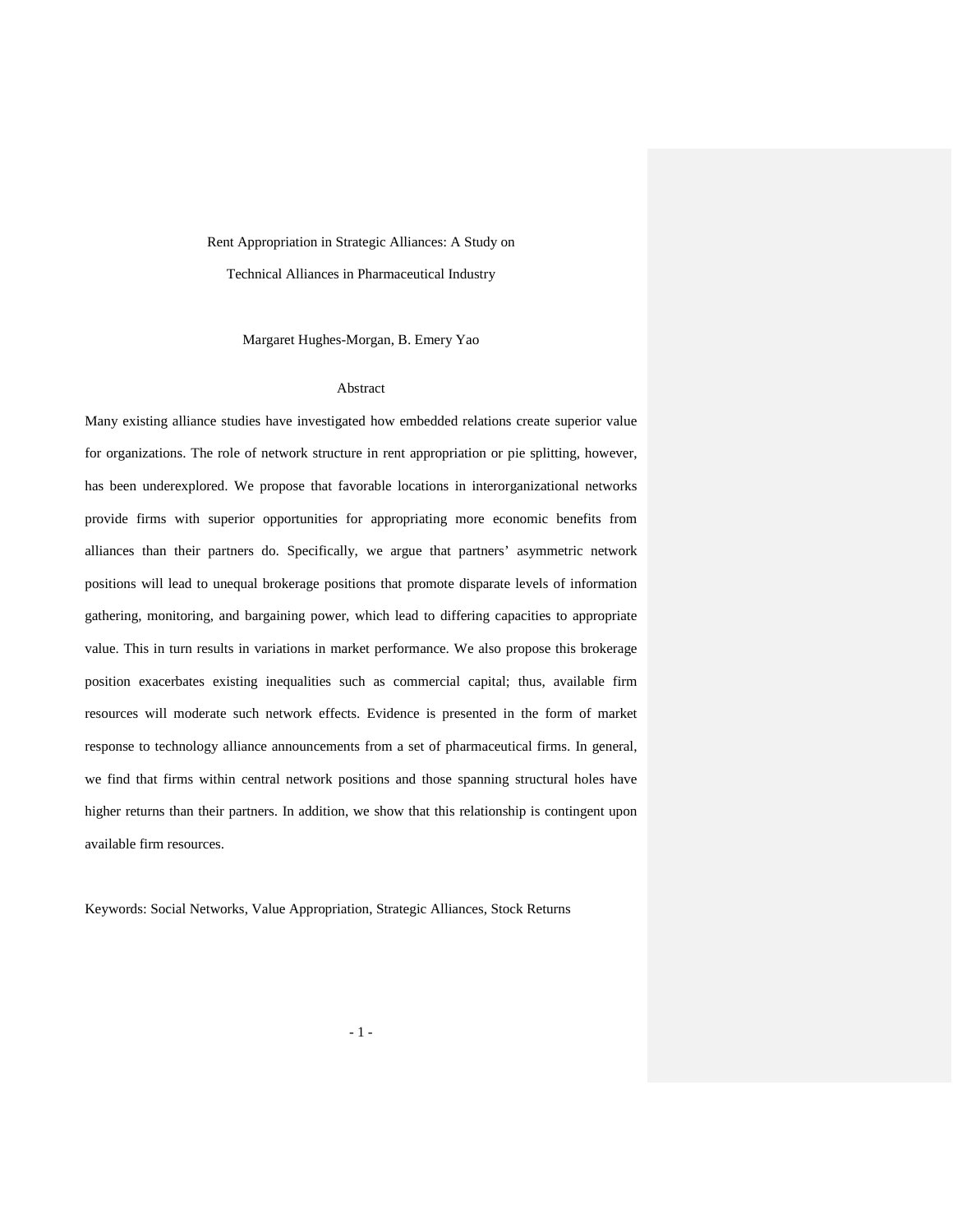#### Introduction

The resource-based view maintains that a firm is composed of a bundle of tangible and intangible resources, and that firms differ in their capabilities to exploit such resources to outpace competitors and generate superior economic returns (Barney, 1991; Wernerfelt, 1984). Strategy scholars have shown that firms attempting to develop the resources needed to outmaneuver the competition in their respective industries will often engage in strategic alliances to acquire essential knowledge and resources, and develop capabilities that are difficult to accumulate internally. These alliances have been reported to earn participants many benefits, such as cost reductions through economies of scale (Anderson and Weitz, 1992; Powell, 1990), access to markets and technology (Bronder and Pritzl, 1992; Bucklin and Sengupta, 1993), acceleration of new product development and reduction of time to market (Bronder and Pritzl, 1992; Deeds and Hill, 1996; Hamel et al., 1989), and provision of learning opportunities and facilitation of interfirm knowledge transfer (Hamel et al., 1989; Hamel, 1991; Powell et al., 1996; Lavie, 2006). Thus, the *value creation* aspects of alliances and positions within a network of alliances have been well documented (e.g., Sleuwaegen et al., 2003). However, prior research exploring *value appropriation* (the division of wealth generated by the alliance between the two partners, or pie splitting) by alliance partners has been limited, but has recently generated scholarly interest (Blyler and Coff, 2003; Gulati and Singh, 1998; Gulati and Wang, 2003; Kalaignanam et al., 2007; Kumar, 2010a, 2010b; Lavie, 2007). As Dyer et al. (2008) suggested, while there is increasing evidence that alliances are an important source of value creation, we know less about the factors affecting how partners split the pie generated from their collaboration. It is this combination of value creation and appropriation that accounts for the contribution of the alliance portfolio to firm performance. In addition, as the few studies on rent appropriation from alliances have mostly focused on how dyadic factors affect asymmetric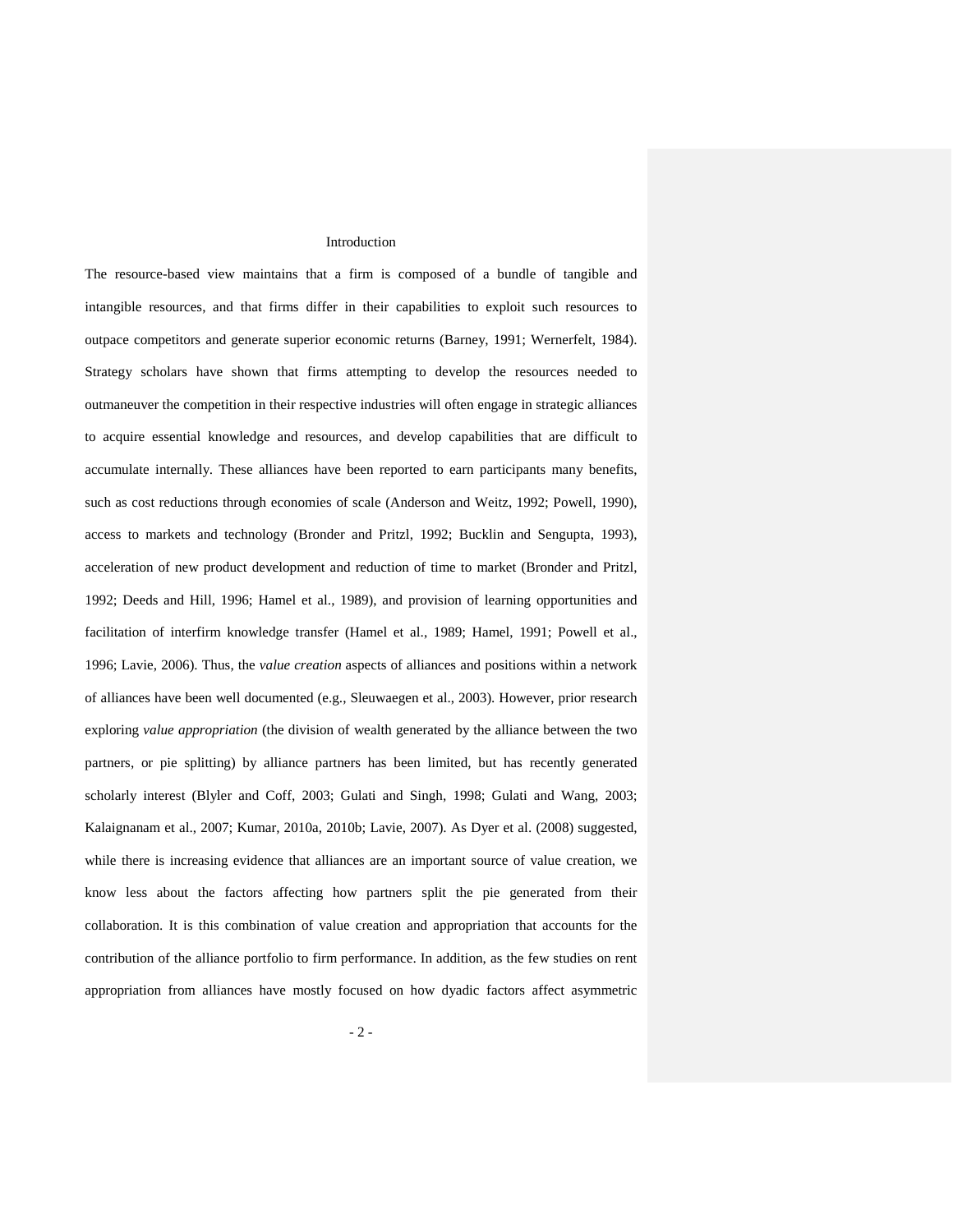market returns, scholarly exploration of how network and alliance portfolio variables affect value appropriation is essential (Lavie, 2007).

We explore value appropriation in the realm of alliances through the lens of brokerage positions in alliance networks. Brokerage is the process of connecting actors (bridges) in systems of relations to facilitate access to valued resources (Granovettor, 1973). Being located between established parties presents entities with opportunities for enhanced access to, and ability to utilize, information, as well as increased bargaining power. This will inevitably lead to gains for the broker that will be context-dependent (Stovel and Shaw, 2012)—in the case of alliances, larger shares of the pie that will be rewarded by financial markets. Granovettor (1973) outlined why these bridging ties are beneficial, bringing to light the network features of brokerage. Since then, various network positions have been shown to increase firm capabilities (Hagedoorn and Schakenraad, 1992; Padula, 2008), which we believe lead to a greater ability to appropriate rents from an alliance.

Stovel and Shaw (2012) elaborate on these brokerage structures, introducing the concepts of "middlemen" and "catalysts" that closely mirror the network concepts of centrality and structural holes respectively. Extending the previous line of research on appropriation in alliances, our study investigates whether firms with these advantageous brokerage positions, such as networks higher in centrality (rich alliance connections with others), or those spanning structural holes (bridging separated sub-groups of firms), will acquire larger shares of the pie compared to their partners. We believe these superior network positions will allow them to better extract and utilize knowledge from the alliance for appropriation and monitoring purposes, and also provide the better connected partner with greater bargaining power (Dyer et al., 2008; Lavie, 2007; Pfeffer and Salanick, 1978; Stovel and Shaw, 2012). Such unequal power distribution has enabled the stronger partner to exploit the weaker in various exchange relations (Dyer et al.,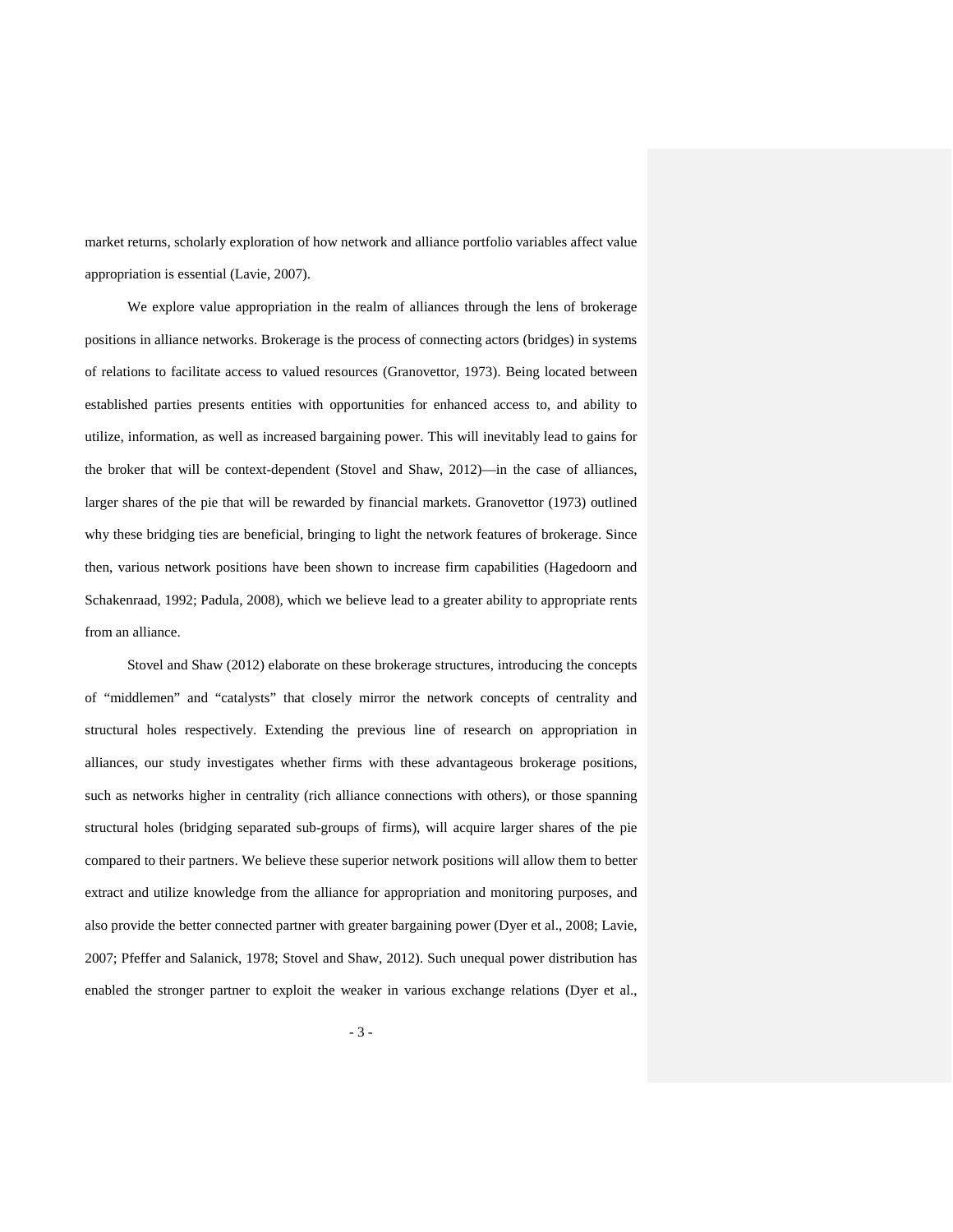2008; Emerson, 1962). For instance, Frazier et al. (1989) found that manufacturers with power advantages over their dealers (such as being able to replace them easily with alternative sources) were more prone to use strategies to coerce their dealers into complying with actions favorable to the manufacturers. Particularly, in strategic alliance context, Bae and Gargiulo (2004) raised the concept of substitutability and suggested that if one partner depends more on another for resources, the dependent partner has decreased bargaining power. Accordingly, the dependent firm has decreased ability to reap as large a share of the pie as its stronger partner (Dyer et al., 2008).

Further exacerbating the performance disparity, unequal bargaining power may expose firms to opportunism-related risks: the risks that some firms will try to extract knowledge from the partnership at the other firm's expense (Madhok and Tallman, 1998). Although strategic alliances are supposedly formed for cooperative purposes, scholars have proposed that competition to learn and concerns about value appropriation may lead to self-serving behavior and exploitation. Such exploitation may not be revealed until late in the game because organizations do not have effective means to monitor partners' activities, a weakness that could considerably damage current business operations. A poignant quote from the vice president of a western computer company engaged in an alliance illustrates the hazards of this type of relationship: "A year and a half into the deal I understood what it was all about. Before that I was as naive as the next guy. It took me that long to see that [our partner] was preparing a platform to come into all our markets" (Hamel, 1991, 86).

We argue that advantageous positions in alliance networks can provide firms benefits related to information monitoring, thereby giving them greater ability for early discovery of a partner's opportunistic behaviors such as those mentioned above, thus increasing a firm's potential for reaping larger shares of the pie.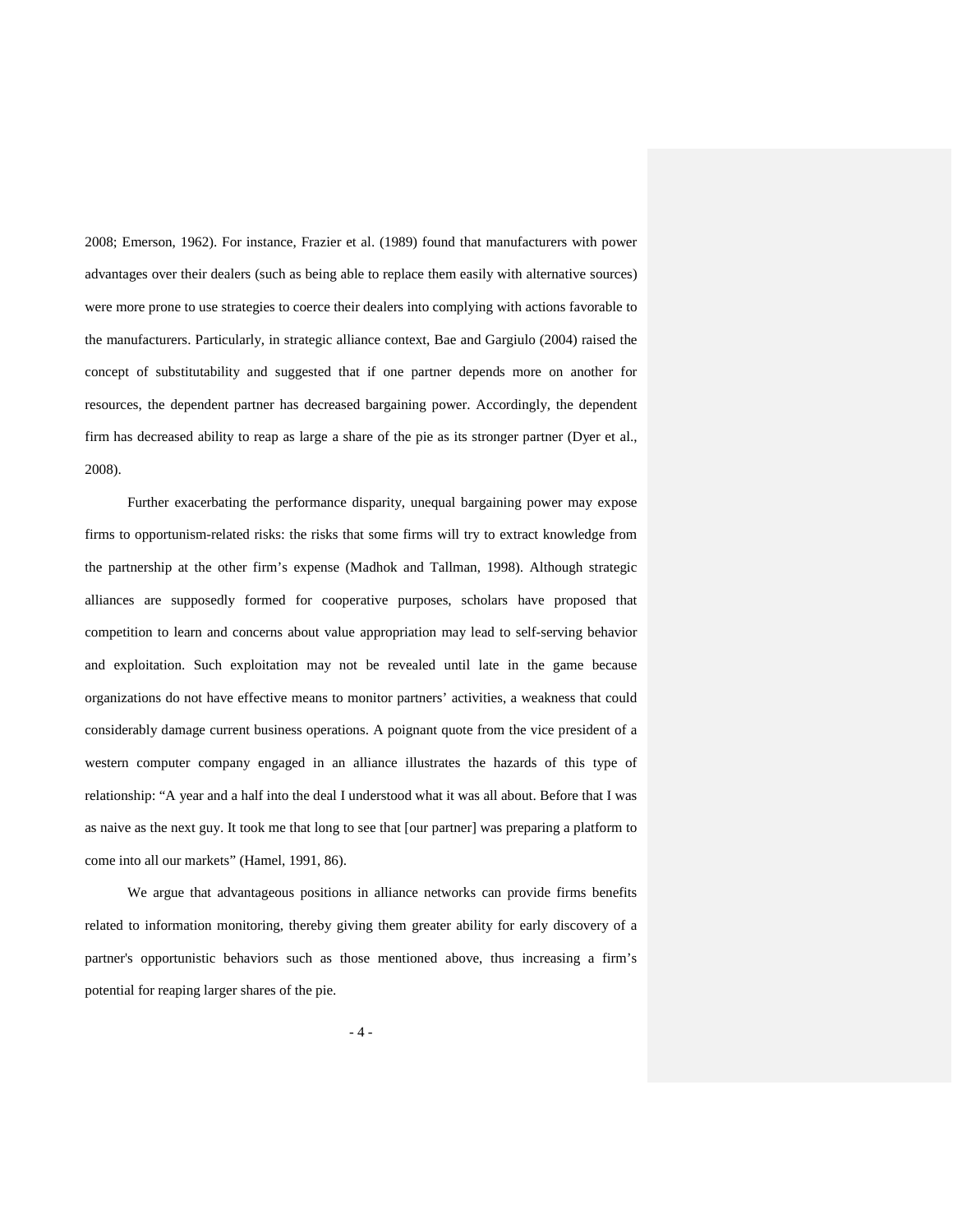Examining the phenomena of knowledge creation, monitoring and bargaining power associated with alliance announcements between partners in the pharmaceutical industry, we test our propositions using stock market responses to announcements in the form of weighted abnormal returns. Industry characteristics may indeed account for some of the variance in bargaining power and appropriation (King and Slotegraaf, 2011); thus, our choice of a single industry avoids this confounding effect. We chose a set of highly controlled groups of firms within the pharmaceutical industry (SIC 2834), and we restricted our sample observation to those alliances formed for dedicated technology and new product development purposes. In general, we found that partners' asymmetry in alliance network properties significantly affects their difference in market gains, and this relationship was moderated by existing firm resources.

#### Theory and Hypothesis Development

In their early work on dynamic R&D competition, Grossman and Shapiro (1987) showed both positive and negative dynamics in technology joint ventures: while technology cooperation increases the joint expected profit by saving costs and sharing new knowledge breakthroughs, firms also attempt to reap the greatest share of the outcomes by engaging in intensively competitive races to gain and independently utilize the knowledge created. This partnership hazard results in a trade-off between the common interests in efforts spent on producing a greater joint outcome, and conflicting interests in efforts spent on securing a greater individual part of the pie (Larsson et al., 1998). Zeng and Chen (2003) suggested that alliance partners face social dilemmas in managing the inherent tension between cooperation and competition among themselves. Firms may internalize each other's skills and exploit their partners by applying them to areas outside the alliances (Hamel, 1991; Zeng and Chen, 2003), areas that could possibly be in head-to-head competition with the partner.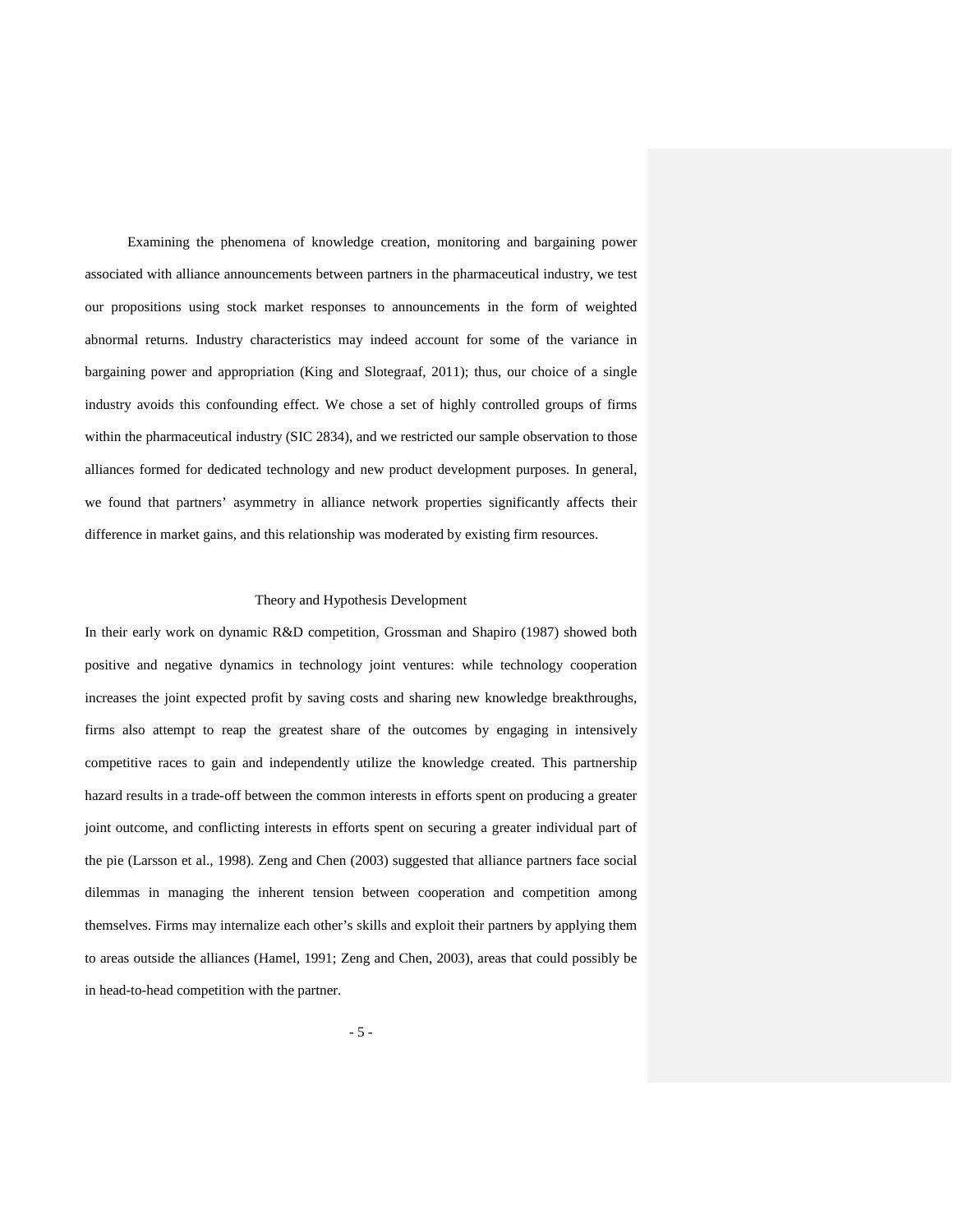As most firms are embedded in broad networks of relationships, it is particularly important to examine how firms' networks of social relations will allow them to reduce the risk of being exploited by their partners and thus realize greater returns from the alliance. In fact, scholars have deemed the segmentation of individual alliances or transactions as an inappropriate unit of analysis. For example, Kogut (1988) noted the limitation of focusing on individual transactions and emphasized that individual alliances may be affected by the historical involvement between the partners. Khanna (1998) also suggested broadening the relevant analytical scope, by highlighting that "individual alliances are influenced by concurrent activities not governed by the alliance." Analysis of the network of alliances is crucial in determining whether a business is in a position to reap superior economic rents, as the overall network in which they are embedded influences firms' activities (Dyer et al., 2008). For example, a specific partner may contribute valuable resources to the focal firm, but this may not necessarily lead to increased dependency as long as the focal firm can seek similar resources from other partners. The notion of resource dependency and partner substitutability emphasized that we need to look at a firm's portfolio of alliances and its overall connections with others to analyze whether the resource a single partner brings is scarce or substitutable, thus increasing bargaining power (Bae and Gargiulo, 2004). More recently, Lavie (2007) proposed an alliance portfolio framework, and also suggested that firms' relative bargaining power depends on relative availability of alternative alliances to partners in its alliance portfolio. In Lavie's (2007) study, he mainly focused on how relational characteristics of ties and partner attributes affect value appropriation between partners in the form of differing market returns. Our current research extends his earlier framework by exploring the structural properties of the alliance network and the positional difference between partners in the network.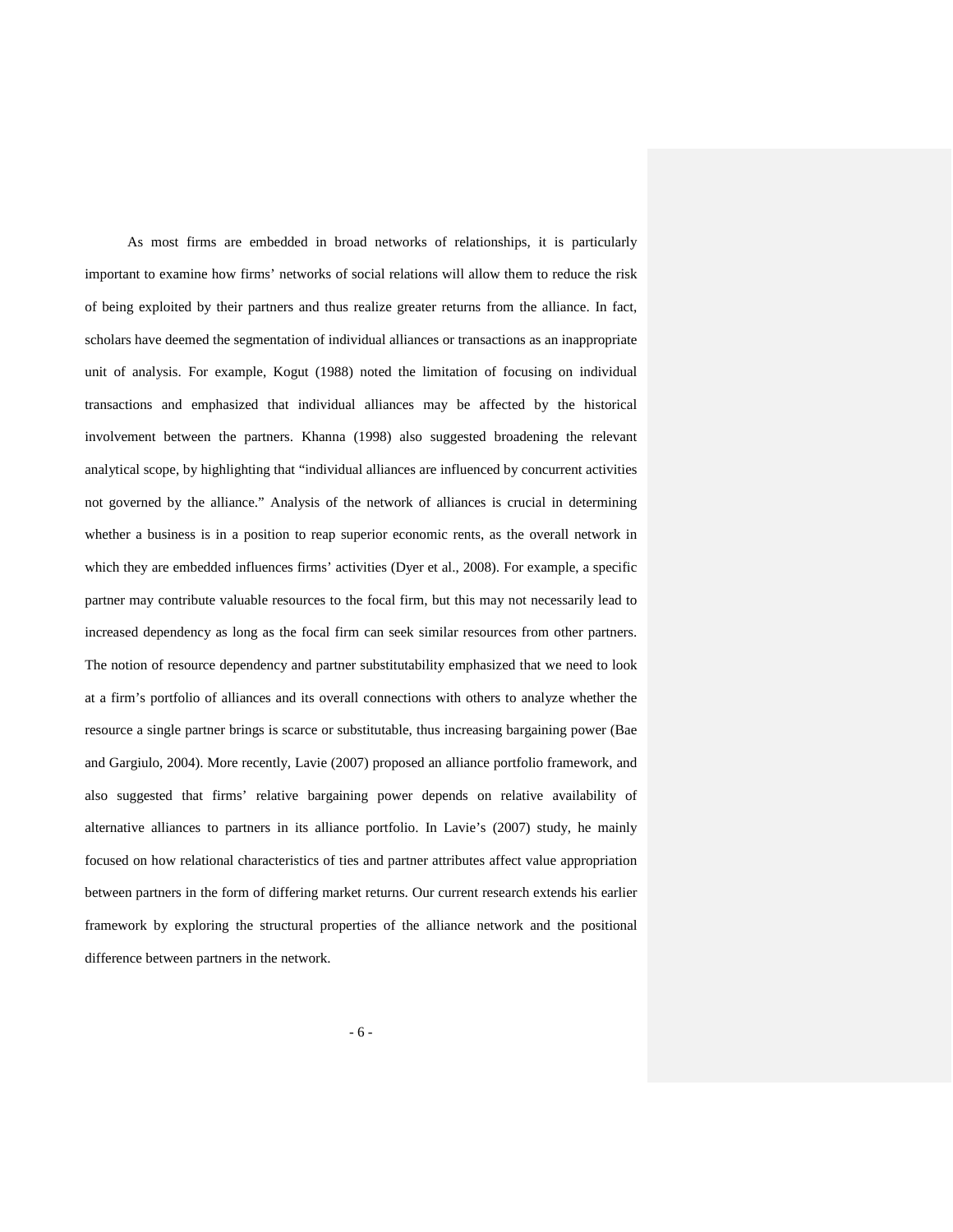Several scholars have addressed the issue of pie sharing from the game theoretic approach, in which the participants typically know ex-ante the nature and size of the pie, and how to assess the processes and resources that create it (Brandenburger and Nalebuff, 1996). Nevertheless, as Jap (2001) suggested, speculation of all the expected outcomes or the magnitude of these outcomes ex-ante may be difficult, and tying each organization's tasks and resources to its outcome is also arduous, as these collaborations often involve significant intangible resources. Especially in the case of lack of formal monitoring mechanisms, firms are at greater disadvantage when they cannot observe partners' behavior, and more importantly cannot predict the impact of partners' actions. Khanna et al. (1998) suggested that firms might pursue private benefits unilaterally by picking up skills from their partners and applying these skills in areas unrelated to specified alliance activities. For example, strategic alliances may suffer from unfavorable knowledge leakage such as uncontrolled information disclosure and asymmetric diffusion of core competencies to partner firms (Inkpen and Beamish, 1997). This concern may be aggravated or somewhat alleviated in the context of alliance networks. Granovetter's (1973) theory introduces the notion that bridges between cohesive clusters are important channels of information flow. As firms exchange information and ideas with a web of partners, they can have additional information sources, such as through third parties, about what activities their partners are undertaking. Network structure also affects the information benefits a firm can obtain, and thus influences the ease of monitoring and deterrence for certain firms.

*Network Centrality Effect*. As different structural locations in interorganizational networks may affect a firm's ability to benefit from a relationship (Walter et al., 1996), we suggest that firms more centrally located in a network will have a higher likelihood of appropriating larger shares of pie than their partners. This is because this "middleman" brokerage position (an entity in the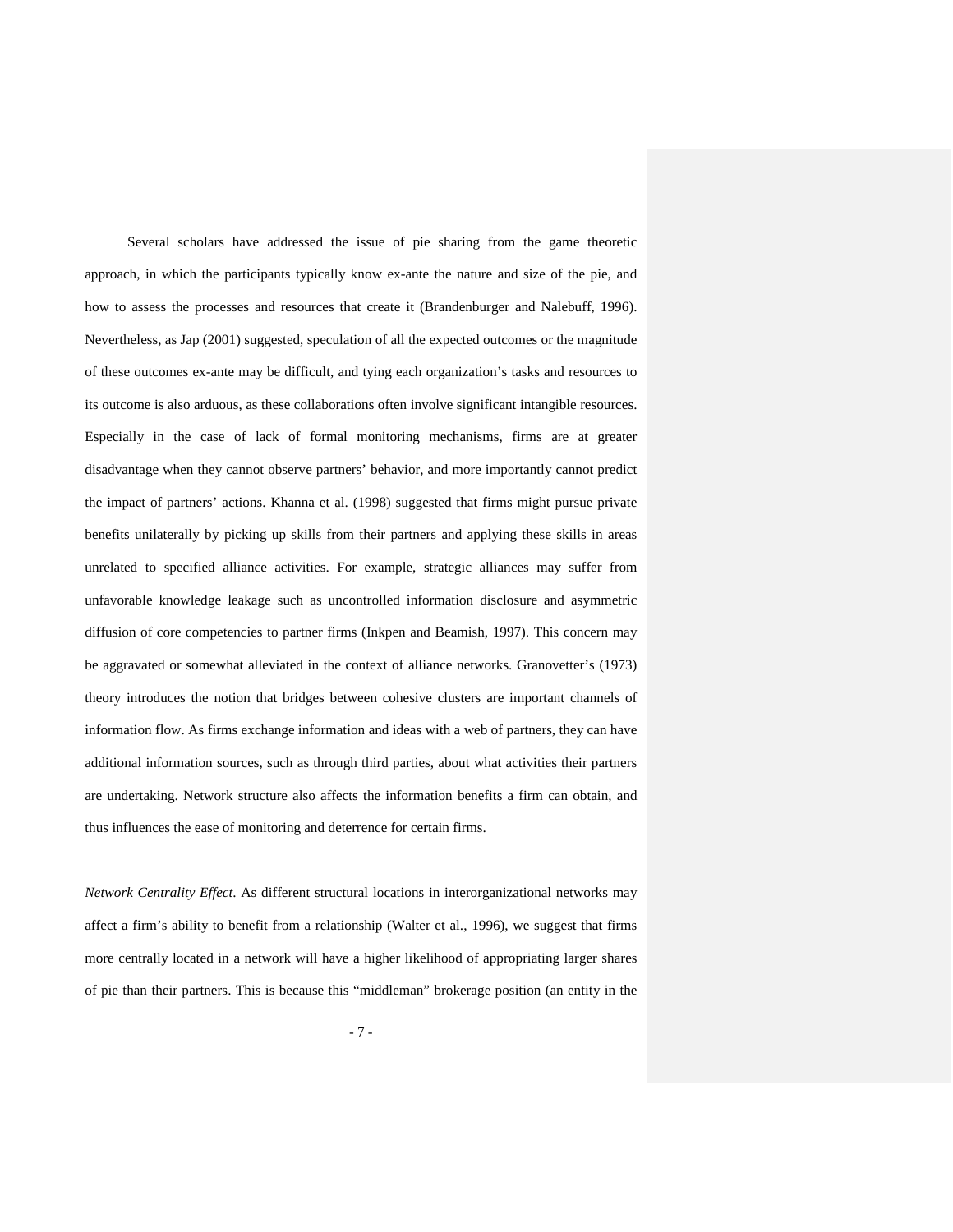middle of otherwise unconnected actors) will lead to performance benefits due to the advantages discussed below (Stovel and Shaw, 2012). Madhavan et al. (1998) suggested that centrally located firms are exposed to richer external resources and have higher control and flexibility of resource allocation to achieve their organizational goals. Because these central firms have a wide range of partners from which to acquire knowledge and access resources (Koka and Prescott, 2002), they depend less on specific partners for strategic assets. Such flexibility and partner substitutability will increase bargaining power (the ability to obtain accommodations from partners), and influence the outcomes of negotiations (Yan and Gray, 1994). This is amplified when its partner does not have symmetric access to resources (Bae and Gargiulo, 2004; Pollock et al., 2004). Lavie (2007) confirmed this notion by demonstrating that when a firm enjoys better access to alternative alliances, it has more options to pursue similar objectives with a multitude of firms, a situation that greatly improves a firm's bargaining power (Lavie, 2007). Similarly, when its partners have limited alternative choices to acquire desired knowledge or resources, the vulnerability of these partners is very high if the focal firm withdraws from the existing alliance relationship. Thus, this centrally connected brokerage position will allow these firms to increase their share of relational rents—thus impacting the difference in market performance.

Central locations can also help firms to better monitor partners' behavior and thus deter them from taking opportunistic action. The level of monitoring in strategic alliances is quite minimal compared with formal level of internal governance. In the absence of these formal hierarchical monitoring systems, social network scholars have long suggested that social ties can provide informal monitoring and coordination mechanisms (Gulati, 1998; Uzzi, 1997). In a network system, members can collect information about potential partners' behavior through embedded ties. For example, Gulati (1999) found that firms actively seek and collect information about others through the existing network of partner connections. Specifically, he reported from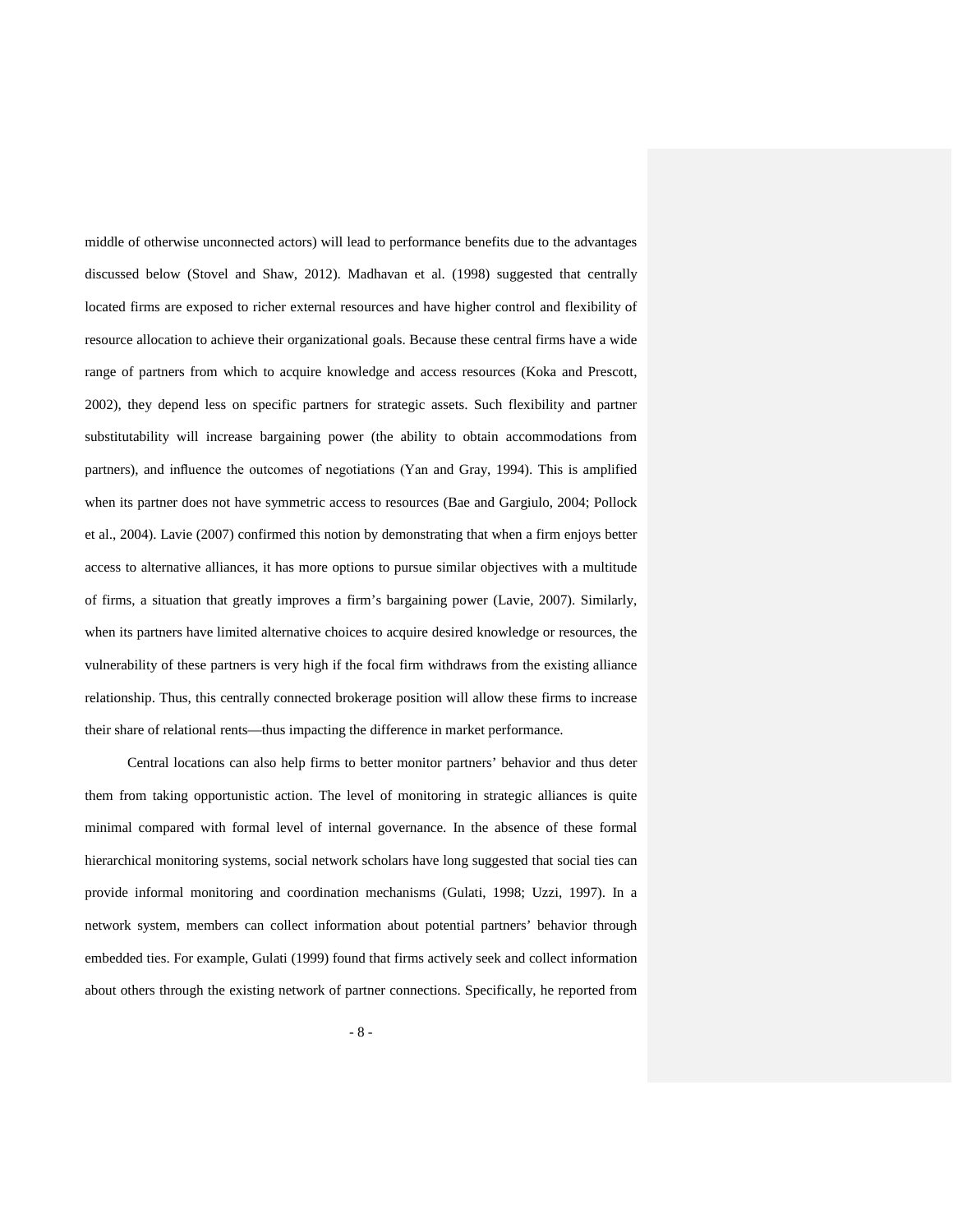an interview with an alliance manager: "Our network of partners is an active source of information for us about new deals. We are in constant dialogue with many of our partners, and this allows us to find many new opportunities with them and also with other firms out there" (Gulati, 1999, 401).

This evidence suggests that firms will impose sanctions on partners that have behaved negatively in previous alliances, by reporting the behavior to firms the opportunistic partner may want to form relationships with in the future. Compared with firms that are central in networks with rich information channels, peripheral organizations with few connections in the network are more likely to experience delayed or missed information related to their partners' behaviors. The effect of such network monitoring could be twofold: firms with transparent information exposure are deterred from opportunistic behavior, and organizations with few external monitoring constraints have better opportunities to take unobserved actions for their benefit.

According to Ernst and Halevy (2000), although the stock market responds sharply to announcements of alliances in general, it favors some types of transactions that will increase a firm's central connectiveness. This study demonstrated that many of the most successful businesses use alliances to position themselves in the center of a network where they can flexibly leverage intangible capital and enrich their information channels. This indicates that even though alliances are dyadic, relative bilateral dependency and bargaining power are also affected by each firm's connections to others in the overall network. Thus, all else being equal, firms high in centrality engage in alliances with firms lower in centrality be rewarded with higher market returns.

*H1: A firm with higher network centrality relative to its partner in an alliance network will have higher weighted returns than its partner does.*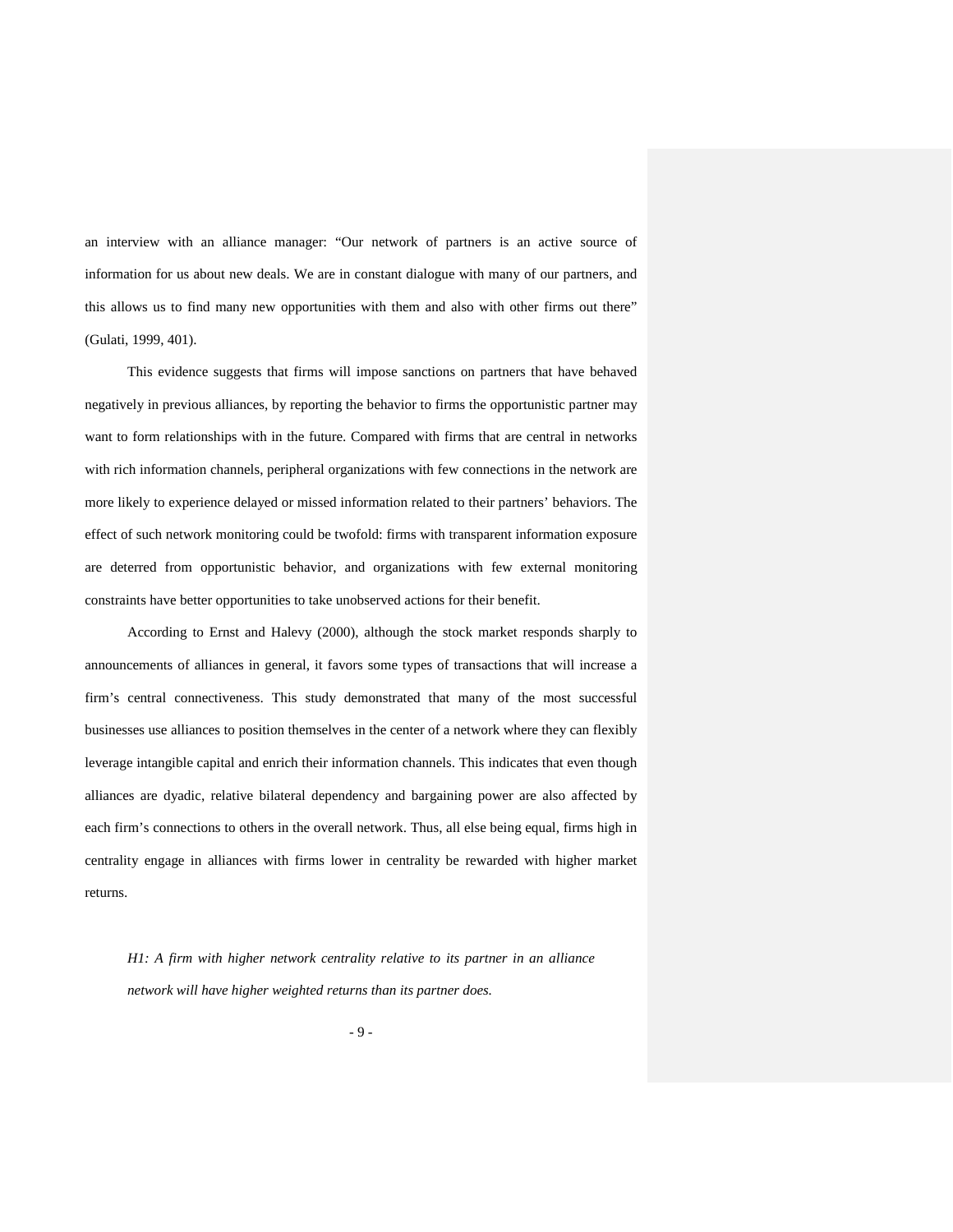*Structural Hole Effect.* Bridging or boundary-spanning ties can connect a focal firm to resources and opportunities not available to other network contacts (McEvily and Zaheer, 1999). Burt's (1992) definition of a structural hole—when one party is connected to two other parties that are themselves not connected, and thus do not share resources—implies that firms spanning structural holes will enjoy both resource and information advantages over their partners. Knoke (1994) suggested that organizational activities can be viewed as "the process by which social actors create and mobilize their network connections within and between organizations to gain access to other social actors' resources." On some occasions these bridging ties are critical when they can control the resource and information flows. In addition to gaining access to information not available to firms that do not span boundaries, this unique "catalyst" role (the one who controls the flow of information between two entities) will increase its partner's dependency and improve its own bargaining power (Stovel and Shaw, 2012). This will pose a strong deterrence and greatly discourage partners' opportunistic behavior, decreasing the risk that the partner will exploit valuable assets. If a firm that bridges disconnected groups withdraws from an alliance, its partner may be considerably more vulnerable, in that removing such a bridge will render partner firms unable to gain access to information and resources from those connected by this bridge. Thus, powerful partners can extract greater benefits by threatening to withdraw from the collaboration, and instead operate the business alone or with another partner (Pfeffer and Salancik, 1978). Ultimately, spanning structural holes will lead to unique advantages for the firm that make it difficult for its partners to find alternative sources and switch to other alliance targets.

In addition to and separate from bargaining power benefits, Burt (1997) claimed that the structural hole is an opportunity for the connecting party to benefit from non-redundant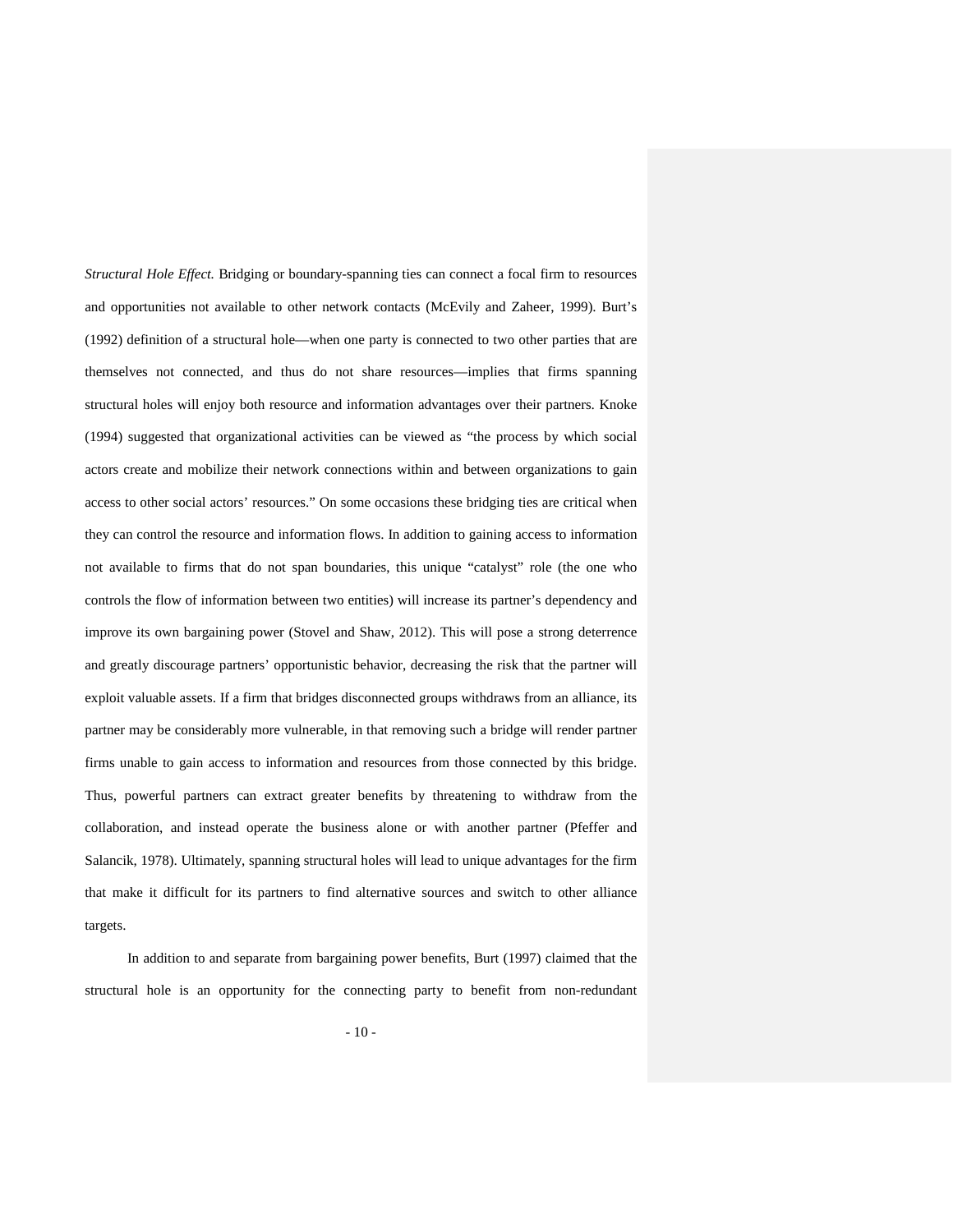information provided by both parties, giving it better opportunities to find complementary assets to amplify the value of the alliance. People whose social ties are limited to one clique, or group, are less likely to receive diverse information, because information that circulates within a clique of highly connected workers is likely to be redundant (Brass, 1984). As a result, firms that bridge groups have better channels by which to gather and monitor partners' behavior. Also, according to Zaheer and Bell (2005), when knowledge is developed through firm interaction, organizations that bridge structural holes will be able to develop new understandings regarding emergent threats and opportunities—advantages denied to those who do not bridge holes. Within the pharmaceutical industry, for example, if Pfizer has alliances to explore genetically engineered DNA with both Alkermes and Amgen (who do not have alliances with each other), and both alliances produce compounds that could potentially be combined into an oncology therapy, Pfizer will garner a substantial amount of the value created by both alliances based on its brokerage position.

As we have argued, the unique combination of alliances provided by a network rich in structural holes affords firms the information control that will garner greater shares of the overall pie. America Online (AOL), which had a market value of over \$100 billion after fewer than fifteen years in business, provides additional evidence of this. Earnst and Halevy (2001) attribute this astounding record of success, in large part, to AOL's web of alliances from various separated industry sections, which helped it become the world's largest provider of online services. Such success is more related to the scope of partnerships maintained by AOL across many sectors, rather than the scale of alliance investment or number of partners within a single sector. Through a portfolio of diversified and separated partners, AOL gained access to information regarding potential products, content and technology—information that allowed it to develop unique assets that would not have been available from any single firm. AOL's success in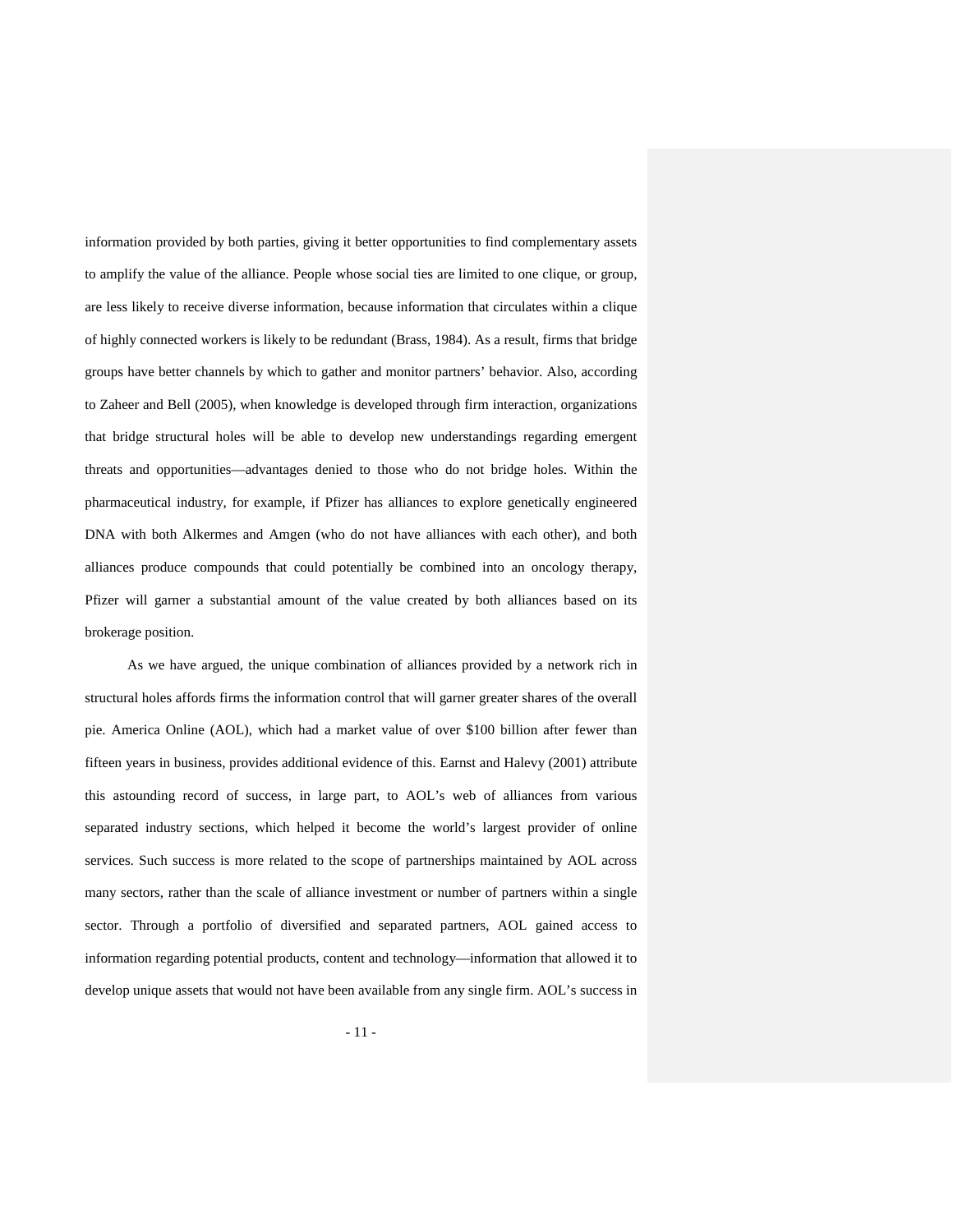such alliance management can partially be explained by its unique position to bridge the links across several disconnected groups. Its partners had limited connections within small cliques, and most of the time claimed only a small share of the revenue division because of their weak positions. AOL was rewarded handsomely for this brokerage position, in terms of enhanced market value.

## *H2: A firm bridging more structural holes relative to its partner in the alliance network will have higher weighted returns than its partner does.*

#### The Moderating Role of Commercial Capital

Khanna et al. (1998) also suggested that firm characteristics can be seen as parameters that affect the particular realization of the partner's perceived benefits. One important factor moderating the potential benefit one organization can receive is its commercial assets, or the resources a firm can utilize to commercialize its technologies and products (Madhavan et al., 1998; Park et al., 2002). Ahuja (2000) suggested that commercial capital is a particularly important resource for transforming knowledge and technical innovations into products and services, which entails the development of manufacturing and marketing capabilities, and assets such as facilities and distribution networks. Thus, firms endowed with higher levels of commercial resources should find it easier to exploit rent-appropriating opportunities as these firms are have less economic constraints, and can quickly use the technology in their product-development processes. As a result, they can expedite the market introduction process and capture additional rents, greatly enhancing future revenue-producing capabilities.

As Zhao (2006) suggested, specialized complimentary assets, such as the right manufacturing and marketing capabilities, are crucial to the successful commercialization of new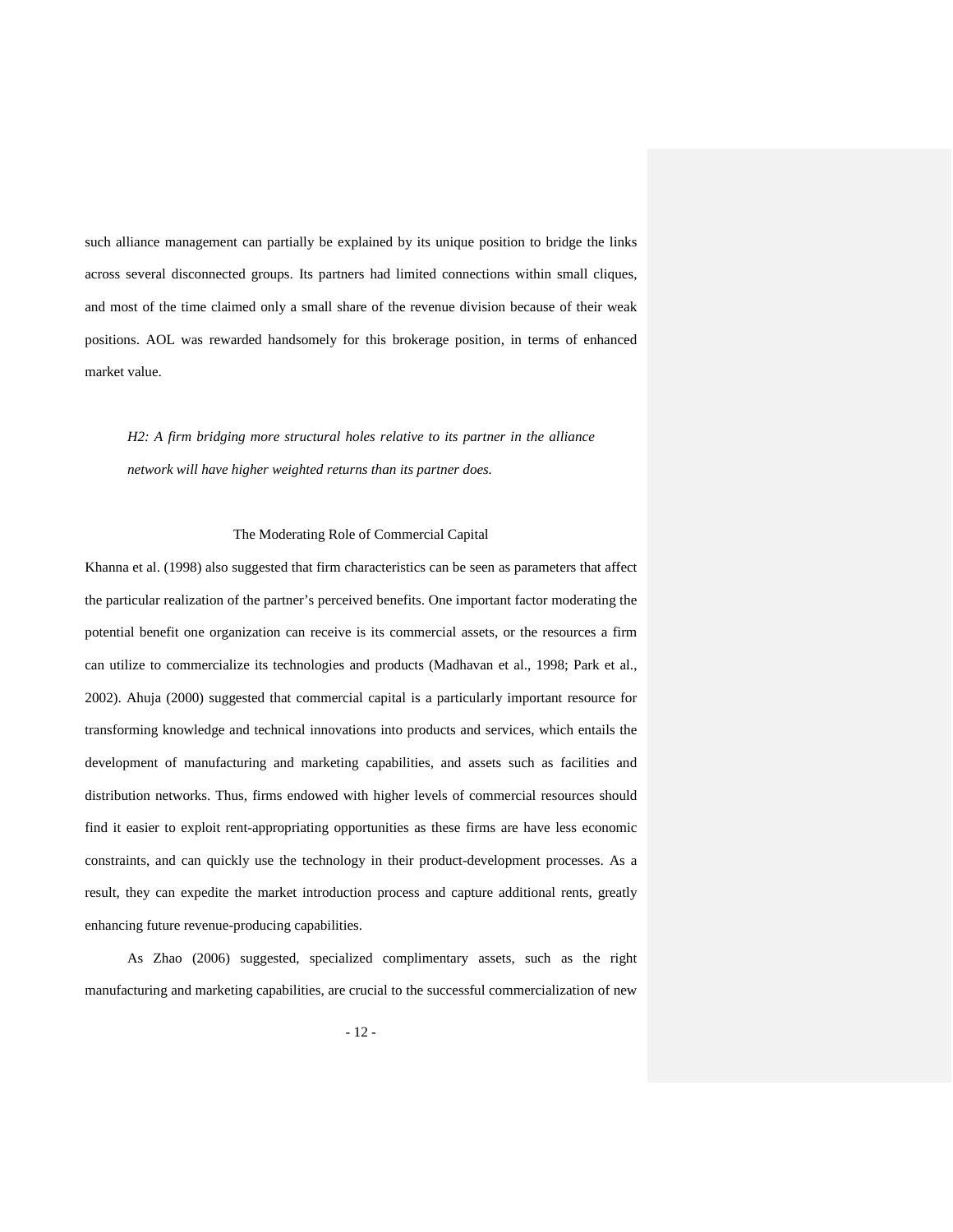technologies. Firms can discourage involuntary leakage and exploitation of its own technology by its partner when commercialization of such technology requires significant capabilities and resources that are not readily available to its partner. Thus, while information and bargaining power asymmetries create unequal potential for partners to acquire different shares of the pie, lack of commercial resources will make it more difficult for firms to realize rent-generating opportunities under such circumstances. We believe that, because commercial capital is an important component of exploiting rent-appropriating opportunities, this will be reflected in their ability to take advantage of their network position to appropriate rents, and resultant market performance. This suggests:

*H3a: Organizational commercial capital will positively moderate the relationship between network centrality asymmetry and weighted returns.*

*H3b: Organizational commercial capital will positively moderate the relationship between structural hole asymmetry and weighted returns.*

#### Methods

*Sample*. Our focus is on firms listing pharmaceutical preparation as their primary business. According to Okamura and Vonortas (2006), in a study of five industries including pharmaceuticals, plastics, computers, electronics and instruments, pharmaceuticals had greater numbers of alliances than other industries; thus, we believe the pharmaceutical industry to be an appropriate industry in which to study the benefits of networks. We used SIC code 2834 (this designation was taken from COMPUSTAT, as well as the Compact Disclosure and Global Worldscope databases). Four criteria were used to identify a sample of firms from this industry.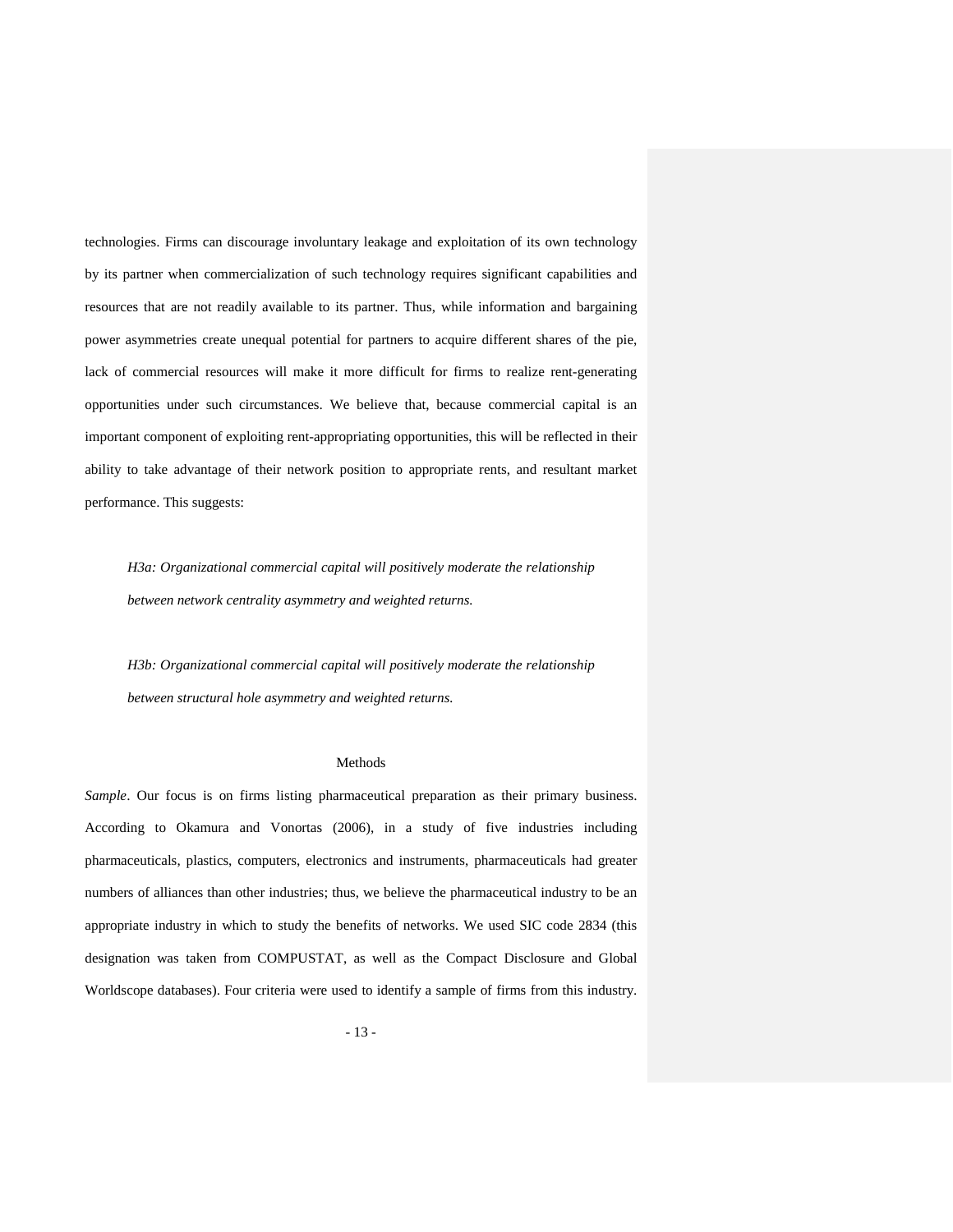First, firms that designated the SIC code 2834 (pharmaceutical preparation industry) as their primary business were selected from the COMPUSTAT database. This set of firms focused on pharmaceutical product development as their major business. We excluded those firms involved only in marketing and distribution activities in the pharmaceutical section. Second, to create a balanced panel of data, we selected only those firms that reported their research and development investments every year from 1994 to 1999, the height of the biotech boom. At this time, pharmaceutical companies were acquiring biotech companies and then forming alliances amongst themselves to share and better exploit the acquired technologies. Thus, this period provided a rich sample of technology alliance announcements. Technology alliance data were gathered from Recombinant Capital, a comprehensive database on pharmaceutical firm alliances widely used by past researchers (Lerner, 1994). To best capture the technology distance between alliance partners, we also limited our sample to those firms that have active patenting activity in each year of our observation window. Third, we focused on the alliances that were publicly announced and carry salient market signals to general investors. Firms may be engaged in various technology collaborations, but cooperative activities that are not publicly announced are not readily known to investors. Fourth, to observe stock price movement by each pair of partners involved in alliance announcements, we selected only those alliances that included public firms with at least two-years' history of stock operation at the beginning of our observation window. This left us with 68 established leading firms with ongoing R&D and patenting activities as our sample coverage.

#### Dependent Variables

*Difference Between Partners' Performance Outcomes*. While the sum of the abnormal returns to the two organizations would reflect the value created, we believe the weighted abnormal returns **Commented [MH1]:** Should this be "by"? **Commented [anon2]:** Yes, that sounds better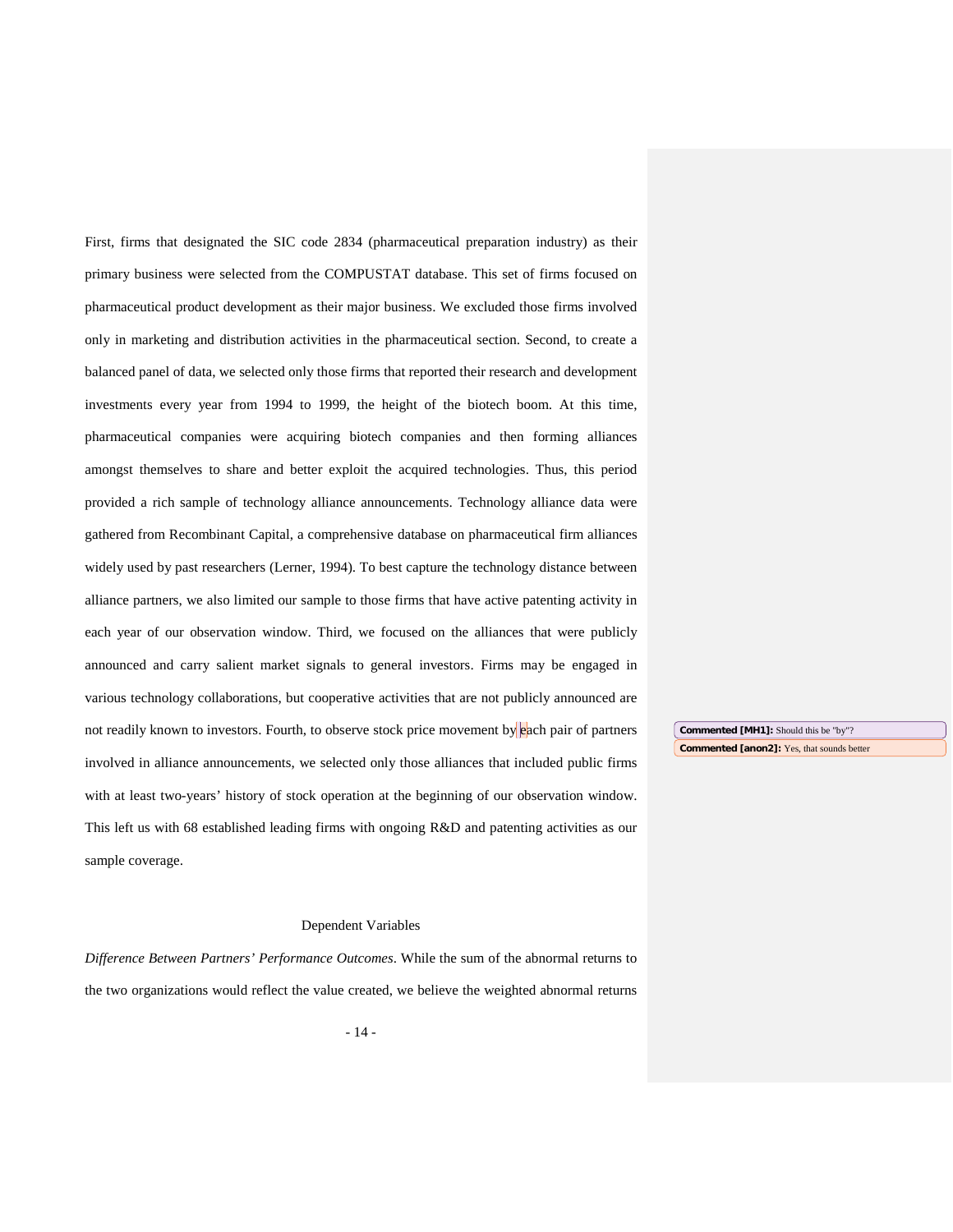accrued to each partner reflects value appropriation. We used the event study method to measure the abnormal returns of both firms involved in the alliance announcement (McWilliams and Siegel, 1997). Empirical studies from various disciplines have shown that event study and abnormal returns are appropriate means to investigate market valuation of alliance announcements. For example, Chan et al. (1997) examined stock market reaction to 345 alliance announcements involving firms traded on the NYSE, Amex, and Nasdaq from 1983 to 1992, and reported that the average abnormal return (the risk adjusted return in excess of the S&P 500) on the date of the announcement was statistically significant. Kale et al. (2002) reported that firms with dedicated alliance functions (functions that strategically coordinate alliance activity with the goal of capturing and disseminating alliance-related knowledge) achieved an average abnormal return of 1.35%, whereas those without this function had a much lower return of 0.18% on average. Das et al. (1998) studied 119 alliance announcements across a dozen industries between 1987 and 1991 and found overall positive abnormal returns when alliances were announced on the same day. Though findings from these studies were largely related to value creation rather than value appropriation or pie-splitting effect, they provided strong evidence that alliance announcements are related to variations in stock gains.

The normal approach in event studies is based on estimating a market model for each firm and then calculating abnormal returns.

$$
R_{it} = \alpha_i + \beta_i * R_{mt} + \varepsilon_{it}
$$

 $[R_{it} =$  the rate of return on the share price of firm i on day t,  $R_{mt} =$  the rate of return on a market portfolio of stocks on day t,  $\alpha$  i = the intercept term,  $\beta$ , = the systematic risk of stock i,  $\varepsilon$ <sub>*it*</sub> = the error term for stock i on day t.]

- 15 -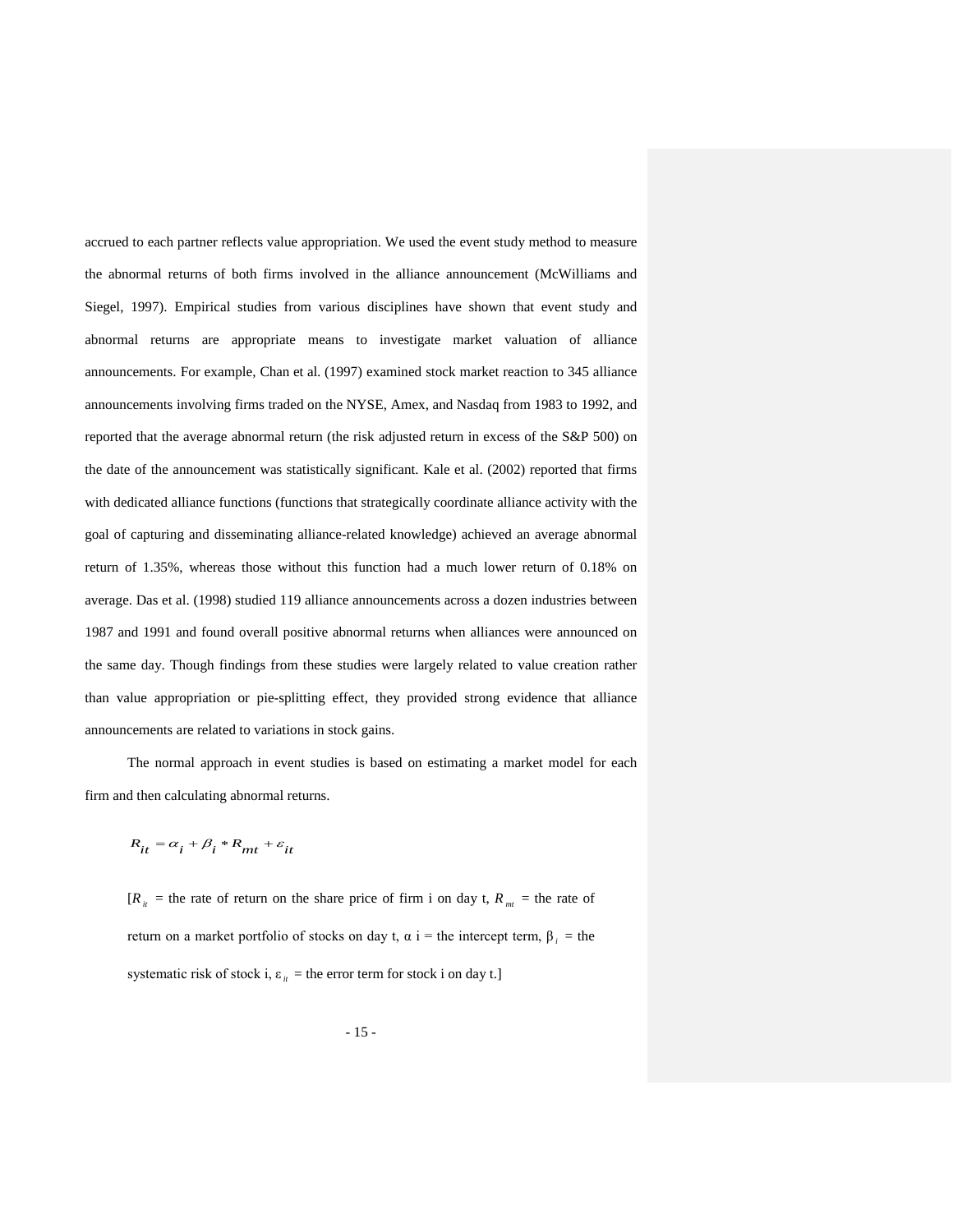The deviation of the actual return from the expectation (abnormal return, AR) is computed for firm i on the day t as

$$
AR_{it} = R_{it} - (a_i + b_i R_{mt})
$$

We noted alliance announcement date as  $t = 0$ ; day -1 as one day prior to the event; and +1 as one day after the event. This three-day window captures the possible "leakage" prior to the publication of the technology announcement or slow reactions by some investors to the announcement; however, this relatively short window excludes confounding events. We then used daily stock return of each firm in the period 260 to 10 days before the event (from day -260 to day -10) to estimate the parameters in the above models (McWilliams and Siegel, 1997). We also ruled out those alliance announcements with confounding events such as M&A and releasing annual financial reports that happened within the event windows.

We then follow Bradley et al.'s (1988) classic finance study in computing the performance benefit to each partner from the acquisition announcement. While they compare the gains from the announcements of tender offers, their approach is general and we believe a rigorous test of our outcome variable.

Using the CARs, we estimated the gain to the focal and partner firm in each alliance as value-weighted portfolio of the ith target and the ith acquiring firm, where the weights used are  $W_{T i}$  and  $W_{A i}$  as follows:

$$
\Delta W_{F i} = W_{F i} \cdot \text{CARF}_{i} \qquad \Delta W_{P i} = W_{P i} \cdot \text{CARP}_{i}
$$

*where*

 $W_{F,i}$  = log of the market value of the focal firm on the two days prior to the announcement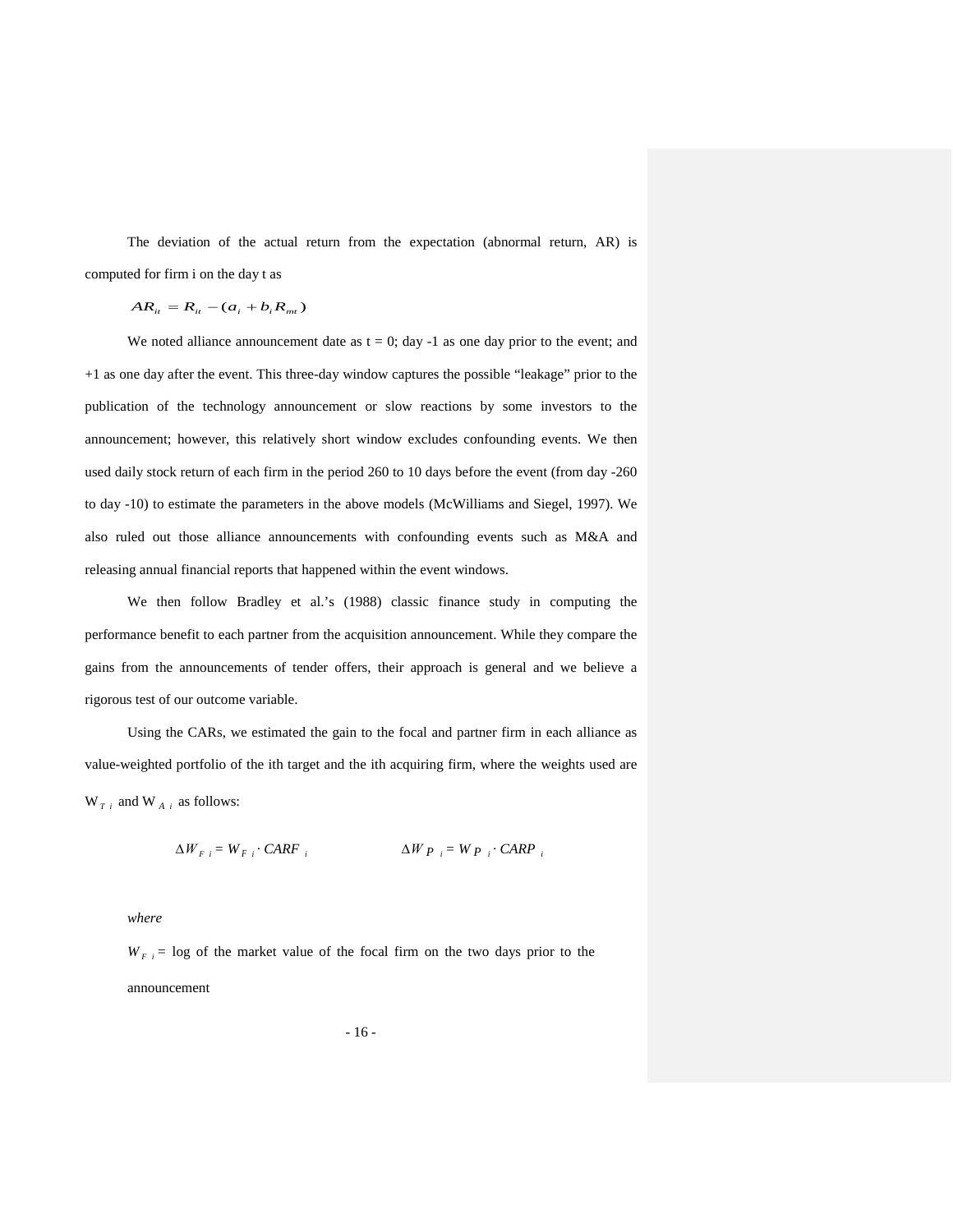CARF  $\mu$  = cumulative abnormal return to the focal firm over the three-day window W *<sub><i>i*</sub> = log of the market value of the partner firm on the two days prior to the announcement

CARP  $_i$  = cumulative abnormal return to the partner firm over the three-day window

#### Independent Variables

*Network Centrality Asymmetry*. We used Bonacich's power-based centrality in this study. Bonacich (1987) defined the power centrality measure based on the centralities of units that a unit is connected to. Essentially, the Bonacich power measure suggests that the power of an organization is affected by how powerful its partners are in the same social network. This definition is consistent with our earlier discussion regarding the embedded network resource a firm can access: the focal firm can gather the information not only through direct ties, but the information transmitted by those direct ties is again influenced by their connection to other members in the overall network. In addition, these network ties influence a firm's collection of information about a partner's behavior. For each dyad, we calculate the difference between the partner's Bonacich power centrality based on the standard UCINET formula. The Bonacich power centrality of network note i (denoted ci) is calculated as  $ci = SAij(a+bcj)$ , where a and b are network parameters. In our study, those parameters are the weight induced by the centrality measures of partners a firm is connected to. According to the formal procedure, we chose the normalization parameter so that the sum of squares of the vertex centralities is the size of the network. We then computed the difference of Bonacich power centrality between each pair of partners.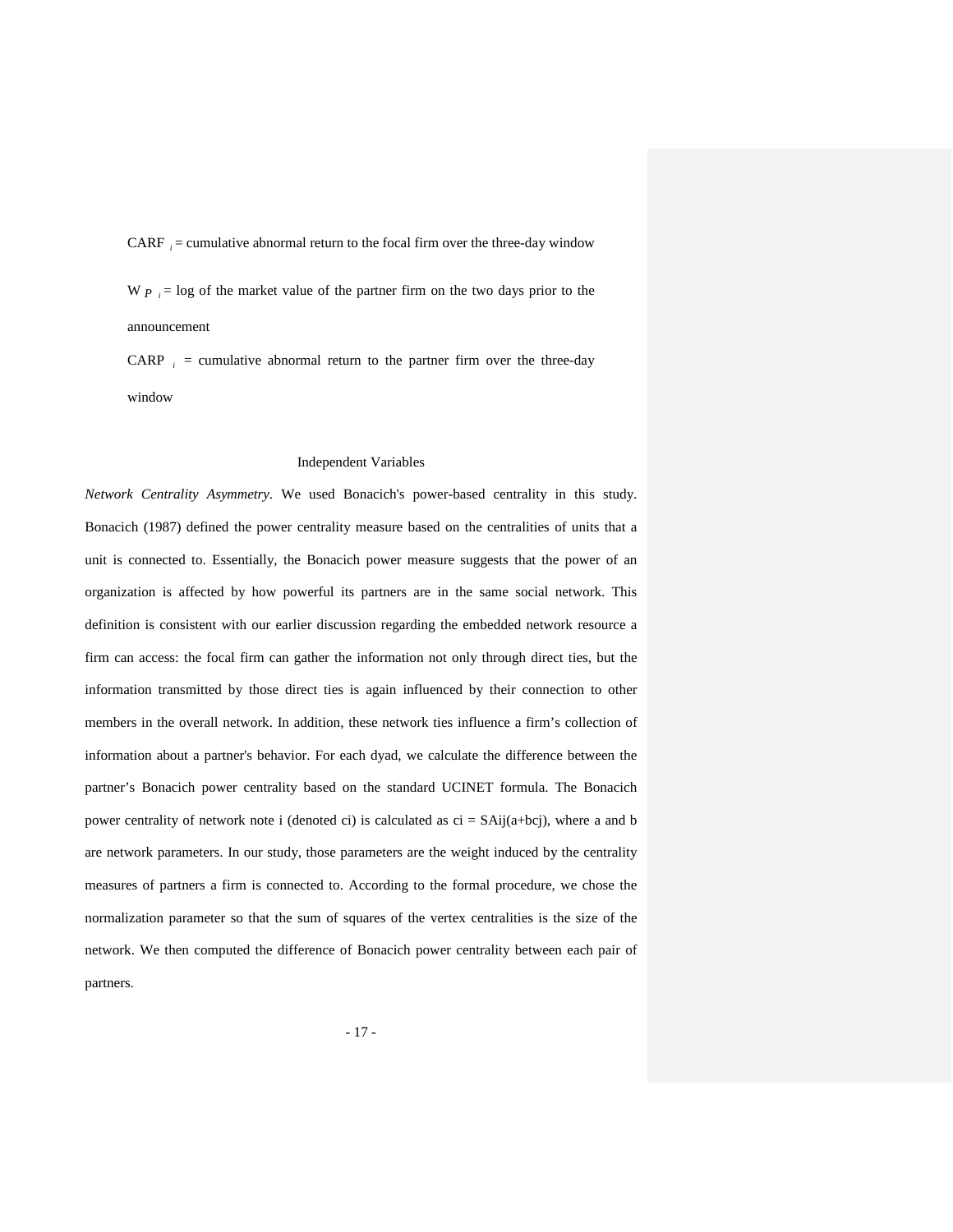*Network Efficiency Asymmetry.* We calculated structural hole measures based on Burt's (1992) formula using UCINET routine (Borgatti et al., 1999). In this formula, P<sub>iq</sub> is the proportion of i's relations invested in contact q,  $M_{iq}$  is the marginal strength of the relationship between contact j and contact q, and  $C_i$  is the total number of contacts for firm i (Burt, 1992).

$$
\sum_{j=1}^{n} \frac{1 - \sum_{q=1}^{n} p_{iq} m_{iq}}{C_j}
$$

After obtaining the structural hole measure for each pair of firms involved, we calculated the difference between the index of the focal firm and its alliance partner.

*The Moderating Role of Commercial Capital*. Following Ahuja's (2000) approach, we also used a firm's annual assets to represent its commercial resources, and obtained data in each year from COMPUSTAT (Ahuja, 2000). We drew the sample from the leading firms in the pharmaceutical industry, so we were able to gather complete information related to assets. We also developed a similar alternative measure using the sum of the previous five years' sales in the pharmaceutical industry, which generated similar findings. As firm assets and sale measure are highly correlated, we didn't enter both in regression models at the same time, and reported our results based on firm assets.

#### Control Variables

- 18 - *Network Density*. Coleman (1988) argued that a dense network promotes trust and cooperation among its members. We used the standard UCINET routine and calculated the density as the number of existing ties among the firms divided by the number of possible ties among them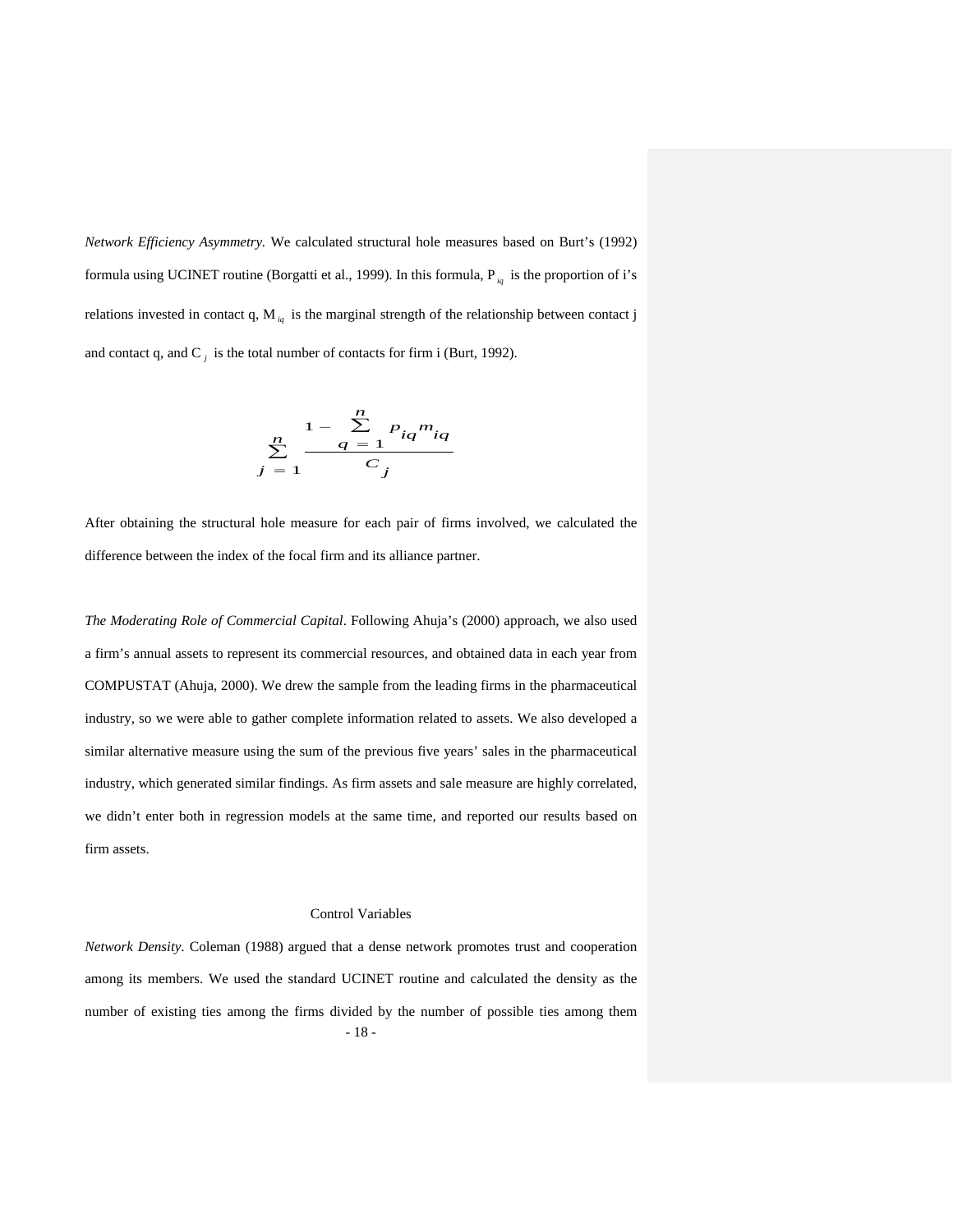(Borgatti et al., 1999). In dense networks, members tend to closely connect and interact with one another, thereby decreasing the uniqueness of any particular firm. In addition, due to the frequent exchange of information, the ease of monitoring other firms' behavior is also affected; thus, we included network density as a control.

We also included other control variables consistent with previous network studies, such as firm age, partner firm age, liquidity, and year dummy. Also, we controlled for alliance experience as the number of alliances entered into in the previous five years (Rothaermael and Leeds, 2004) and firm patent stock and partner patent stock, as the number of patents currently held by each.

#### Analysis and Results

We present variable descriptive statistics and correlations in Table 1. To observe the stock price movement of both partners at the point of alliance announcement, we had to eliminate those firms that were not listed or did not have enough history in the security exchange market. Our resulting sample firms are among the leading companies in the pharmaceutical industry as represented by their sales volume; during our observation window, all had over ten years of operating history. This sample includes 68 of the largest pharmaceutical firms (SIC 2834) that account for more than 80 percent of the products and sales in this industry.

## INSERT TABLE 1 ABOUT HERE ----------------------------------------------

We report regression results on weighted returns in Table 2. Our results showed that most of the year dummy variables were not significant, so we excluded them from our table.

----------------------------------------------

- 19 -

#### **Commented [anon3]:** Yes, thanks **Commented [MH4]:** Should there be an "and" after "firm patent

stock"?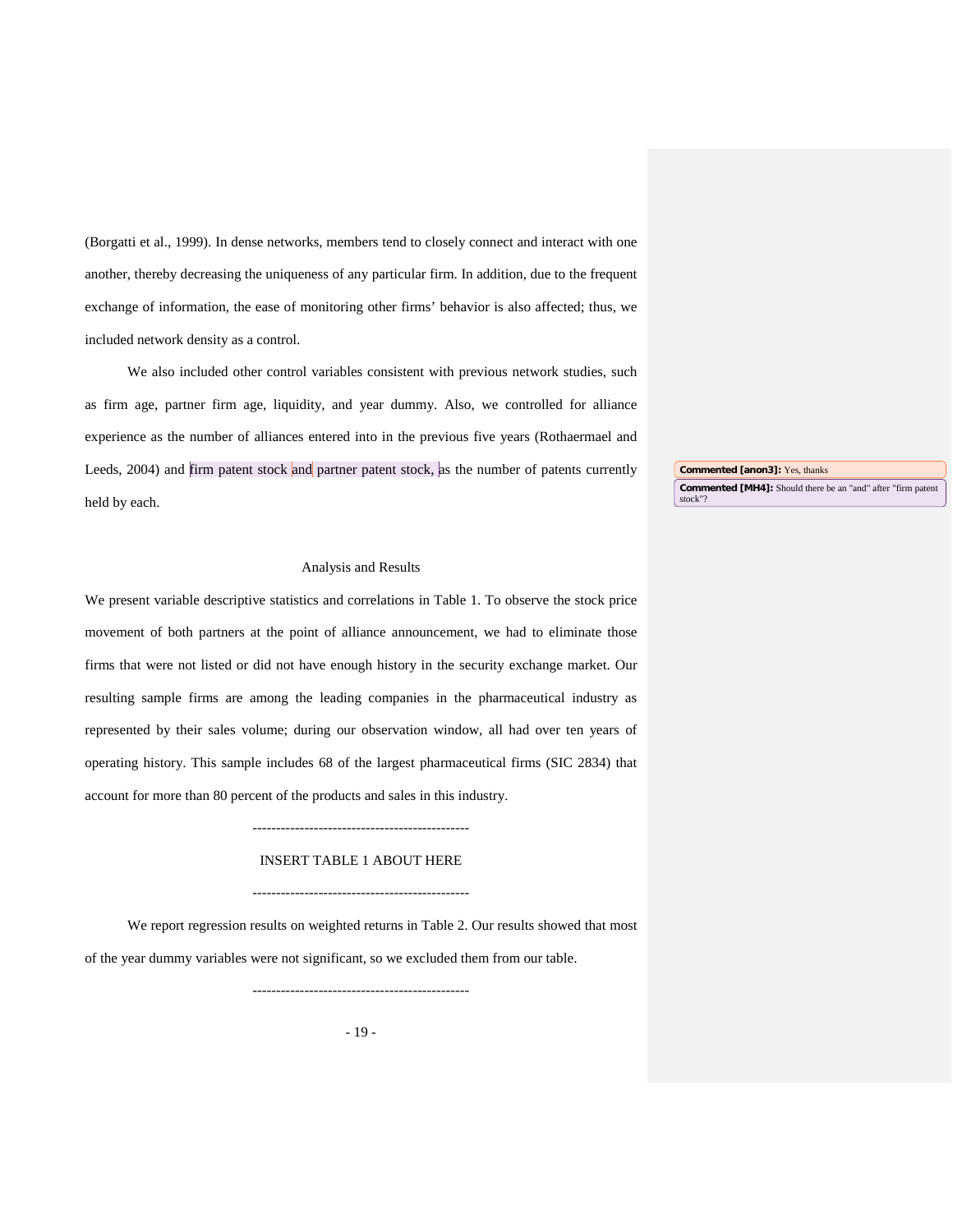#### INSERT TABLE 2 ABOUT HERE

----------------------------------------------

Model 1 shows the results from our baseline model. In this model, we found that firms with rich alliance experience are more capable of deriving a large share of rents from the cooperative relationship, resulting in greater market gains from the announcement. This is consistent with previous studies that have shown firms can improve their alliance capacity through their past interactions with various alliance partners, and can better allocate and mobilize their resource to capture rent whenever the opportunity exists. Over time, firms accumulate experience and invest in activities that support dissemination of experience with alliances throughout the company. In most cases, the level of experience is related to the firm's capability of successfully managing a portfolio of alliances (Kale and Singh, 1999).

We test the main effect of centrality asymmetry in Model 2. The results provide weak support, as the coefficient of centrality asymmetry is only significant at  $\alpha =0.1$  level. This suggests that the centrality asymmetry and weighted returns have a loose connection, albeit not highly significant. In Model 3, we found a significant positive relationship between structural hole asymmetry weighted returns, as the coefficient is significant at  $\alpha$  =0.05 level. This suggests that a firm that maintains more bridging links to separated groups relative to its partner has a better opportunity to appropriate value, thus generating greater returns. This also supports our earlier argument that a firm's unique bridging role deters partners from engaging in opportunistic behavior, and thus decreases the risk that partners will exploit the firm's valuable assets.

We test the moderating effect of commercial capital, using firm assets as the proxy (Ahuja, 2000) in Model 4. We found that the interaction term between centrality asymmetry and commercial capital is positive and significant at  $\alpha$  =0.05 level, providing support for H3a. In addition, the moderating effect of commercial capital on structural hole asymmetry in Model 5 is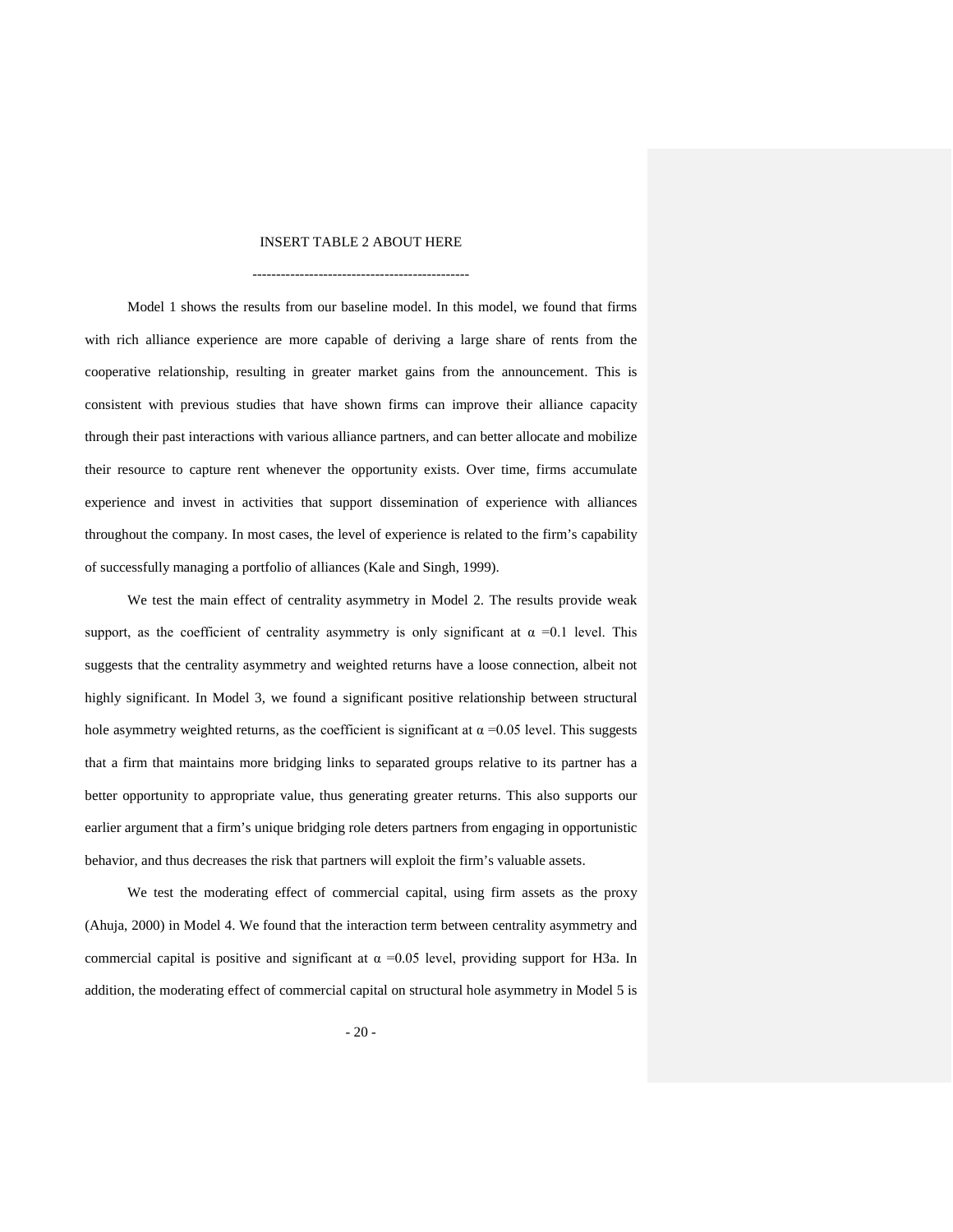weak and positive ( $\alpha = 0.10$ ). These two findings suggest rich commercial capital endowments make it easier for firms to use rent appropriation opportunities, and investors recognize this.

#### Discussion

In his seminal work, Hamel (1991) pointed out that one negative aspect of collaborative processes is the reapportionment of skills between alliance partners because of the asymmetry of both learning and bargaining power. This creates a situation in which one partner can benefit more than the other in both knowledge creation and rent appropriation. Hamel claimed that asymmetries in learning can change relative bargaining power within the alliance, and successful learning on the part of one participant could lead to a pattern of unilateral rather than bilateral dependence. As a result, a partner that understands the link between interfirm learning, bargaining power, and competitiveness will tend to view the alliance as a race to learn and capture more rents at their partner's expense (Hamel, 1991). While this study does not specifically address the learning process, the general findings extend Hamel's arguments that the partners have asymmetric gains associated with alliance activity.

This study follows the line of recent research on value appropriation in strategic alliances (e.g., Blyler and Coff, 2003; Gulati and Singh, 1998; Gulati and Wang, 2003; Kumar, 2010a, 2010b; Lavie, 2007). Specifically, we complement the alliance portfolio framework suggested by Lavie (2007), by incorporating significantly more social network contexts through our exploration of Stovel and Shaw's (2012) middleman and catalyst brokerage positions. In addition, we not only investigated whether network structure influenced value appropriation between alliance partners, but also studied the contingent effect of firm resources.

Several economic studies have examined value appropriation of alliances based on interfirm differences of size and technology status, though the findings are inconsistent. For example,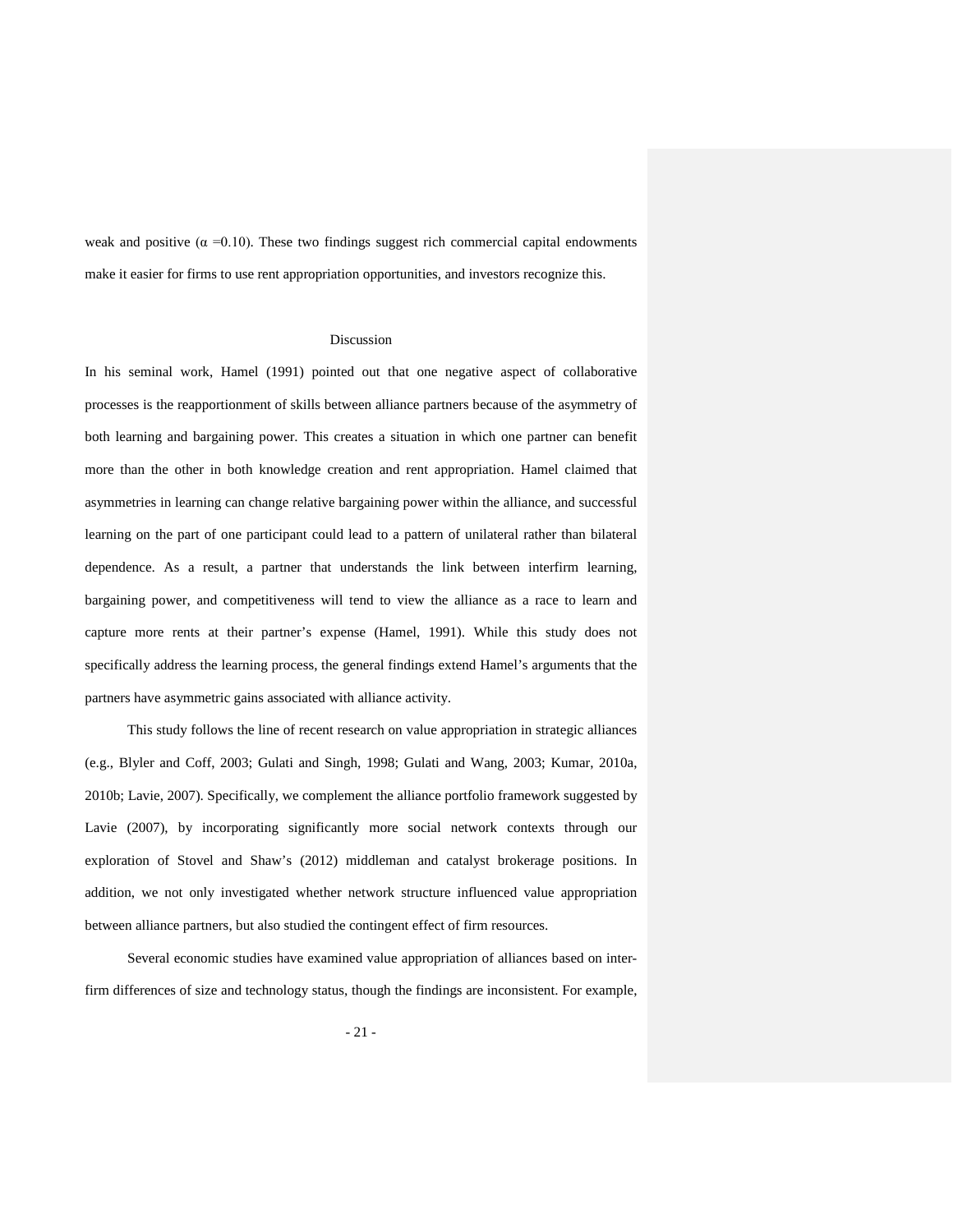Chan et al. (1997) reported that, without investigating pair-wise partner comparisons, smaller firms experienced an average abnormal stock return of 2.22%, and larger firms achieved a weak and insignificant average return of 0.19% in stock value. However, when they ran pair-wise dyadic analysis on the firms involved in the same alliance announcement, they found no significant association between size asymmetry and abnormal stock returns. Koh and Venkatraman (1991) showed that firms entering marketing-related alliances did not generate significant returns, while firms with technology-related alliances experienced positive and significant market returns. However, Chan et al. (1997) found no significant differences in returns between alliances with technology development functions, and alliances for marketing and distribution purposes. Indeed, these existing studies that focus merely on size asymmetry and technology asymmetry reported mixed results, and suggest that these two factors only serve as incomplete explanations to value appropriation or pie splitting between alliance partners. Our study focused on the network connections of firms in a single industry where technology cooperation is very intensive. With size and technology factors controlled, our results indicate that advantageous network positions can also help firms increase their value appropriation and pie-splitting potential; thus, these should be taken into account.

This paper contributes to existing related research in several ways. Theoretically, our study extends prior literature by examining value appropriation and pie splitting in strategic alliance studies. Building on social network theory, we develop an integrative framework to propose that a firm's social ties and embedded resources can affect information asymmetry and bargaining power asymmetry, and thus impact the ability of a firm to appropriate a larger share of pie. Social ties can also provide additional monitoring and deterrence mechanisms otherwise unavailable in conventional economic agency settings, which help deter partners from opportunistic behaviors. In addition, they greatly affect the resource dependency between the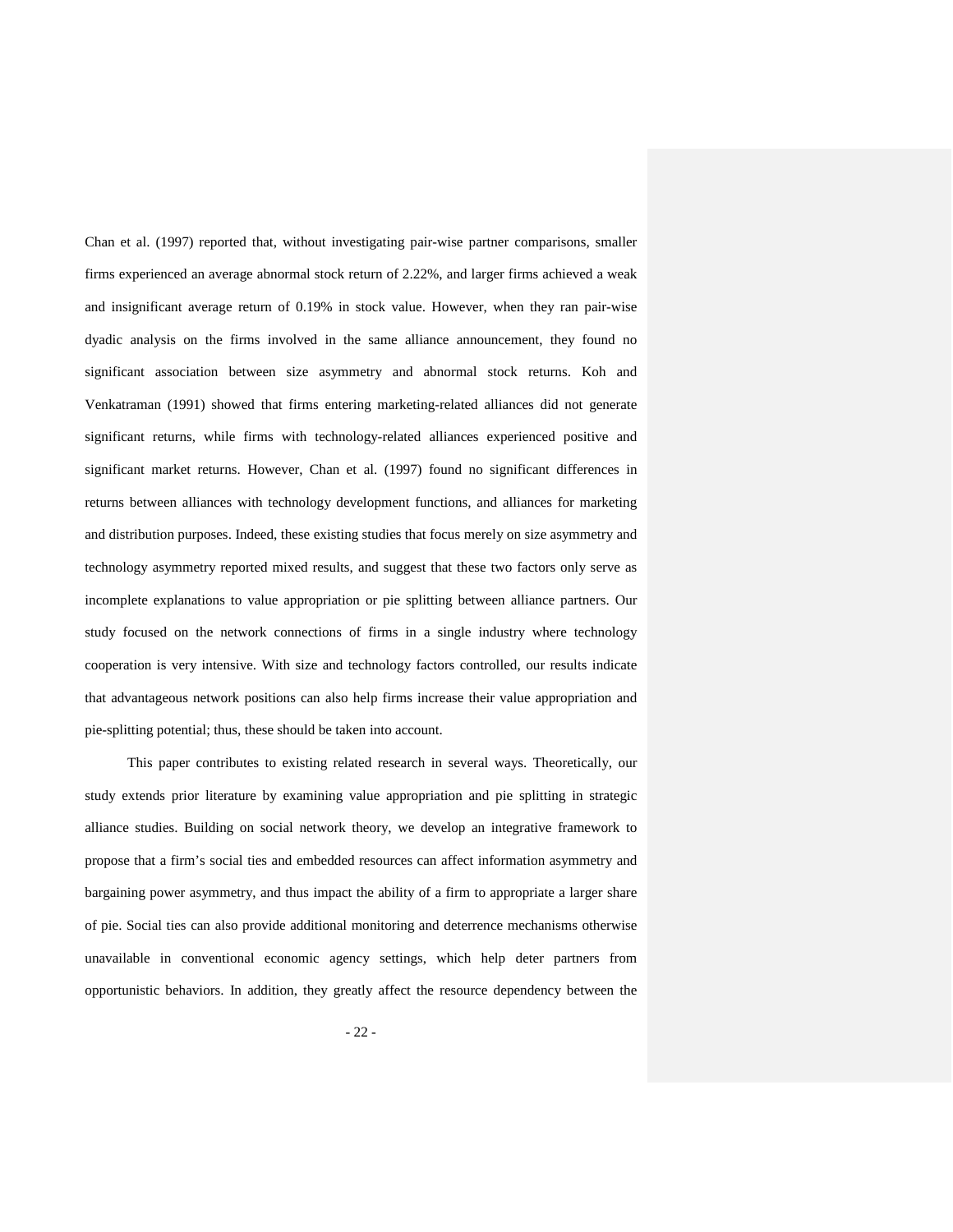dyadic alliance relations, as each firm maintains a web of alliances and draws resources from respective alliance pools. Empirically, we show evidence that a firm's stock gains relative to its partner are associated with its structural position in the alliance network, and confirm the contingent nature of network structure in rent appropriation, by demonstrating that commercial resources act as a moderating influence between network structure and the short-term stock performance. We believe that advancing the understanding of the variables and showing how they interact is a valuable addition to the networks literature, because of the profound effect on stock performance. These understandings will provide managers with more prescriptive guidelines for recognizing the actual structure of alliance formation that will appropriate the highest rents, as well as act as positive signals to general public.

Our study has limitations. First, to observe stock price movements for partners involved in alliance announcements, we selected only those public firms with clear news releases on their specific ongoing alliance activities, rather than private or smaller firms. Investors pay close attention to alliance announcements made by leading public firms and are able to capture salient market signals that alliances send, so we expect the stock price adjustment to those leading companies to reasonably represent actual market responses. However, our findings on rent appropriation may not readily apply to alliances involving private companies. Second, we limited our sample to alliances related to R&D collaboration and new product/technology development, excluding alliances formed for marketing or distributing purposes. Alliances formed with intentions to enhance sales of established products may lead to more salient stock market response than do R&D alliances in the earlier stage of new technology development. Third, we relied on patent profiles to investigate dyadic technology distance between alliances partners, so we limited our observations to firms with valid patent records filed with the U.S. Patents and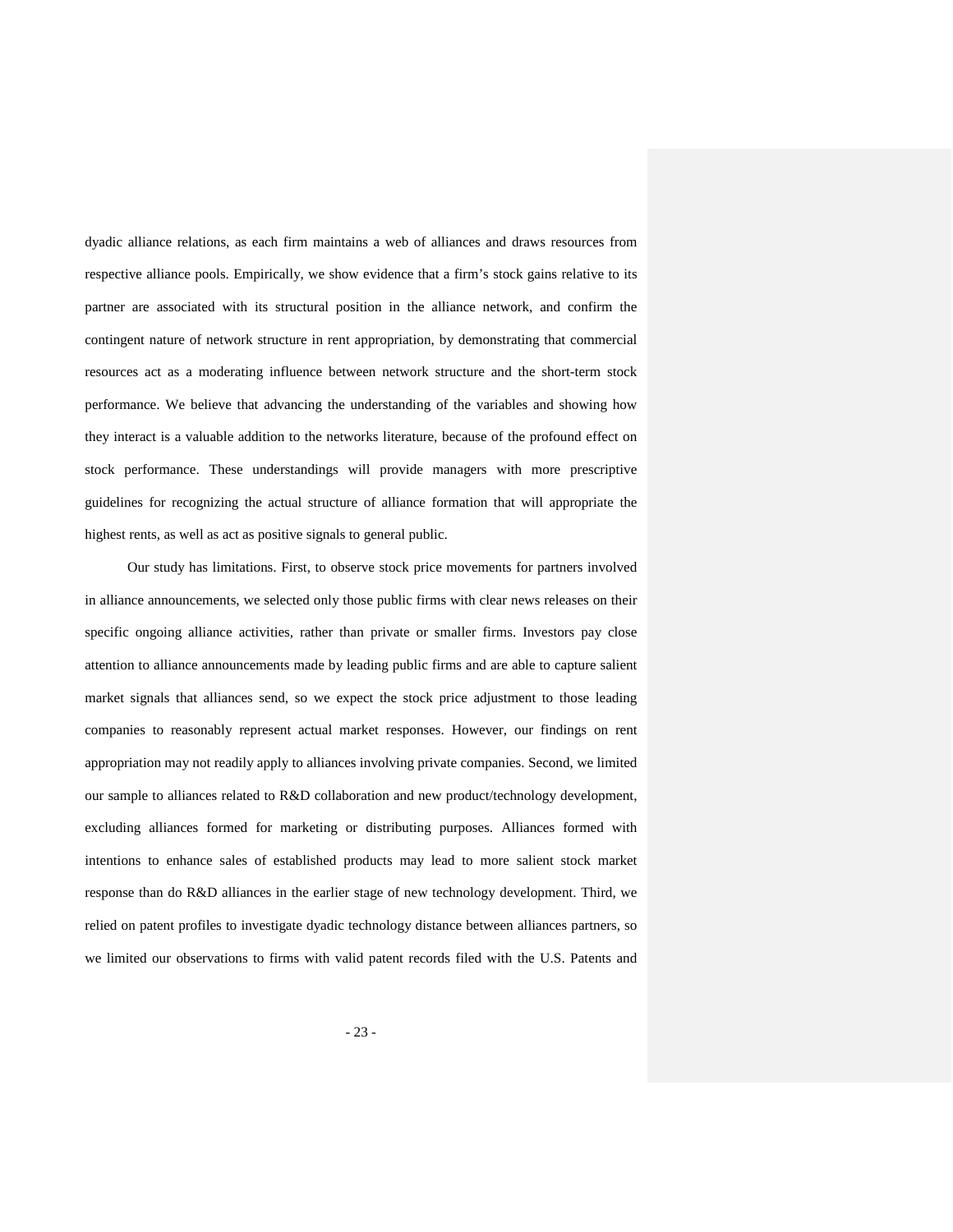Trademark Office. Thus, our findings may not generalize to startup firms that do not have public patent records.

A possible extension of this work is to examine the risk-reduction aspects of alliance activity. Chatterjee et al. (1999) suggest, "The next step for developing a strategic model of risk premium is to provide more precise specifications of the included variables and more specific assertions about how those variables interact." Because firms form alliances predominantly to decrease the risk of developing internally the desired knowledge or product, this next step is logical in the pursuit of this strategic model of risk premium. Ernst and Halevy (2000) suggested that alliances allow companies to develop future revenue-generating capabilities more quickly and with less risk than they would incur with internal development and acquisition. "In some circumstances, the market seems to reward alliances more richly than mergers and acquisitions." Indeed, building new businesses means assembling a host of new capabilities such as products, technologies and customer relationships. Few organizations can develop these capabilities internally with sufficient speed, and alliances allow companies to leverage their existing skills while they quickly and flexibly access the capabilities of others. Thus, companies develop their networks and undertake additional alliance activity as a risk-reduction strategy. By examining investor-assigned stock risk we can ascertain investors' evaluations of this strategy in reducing risk.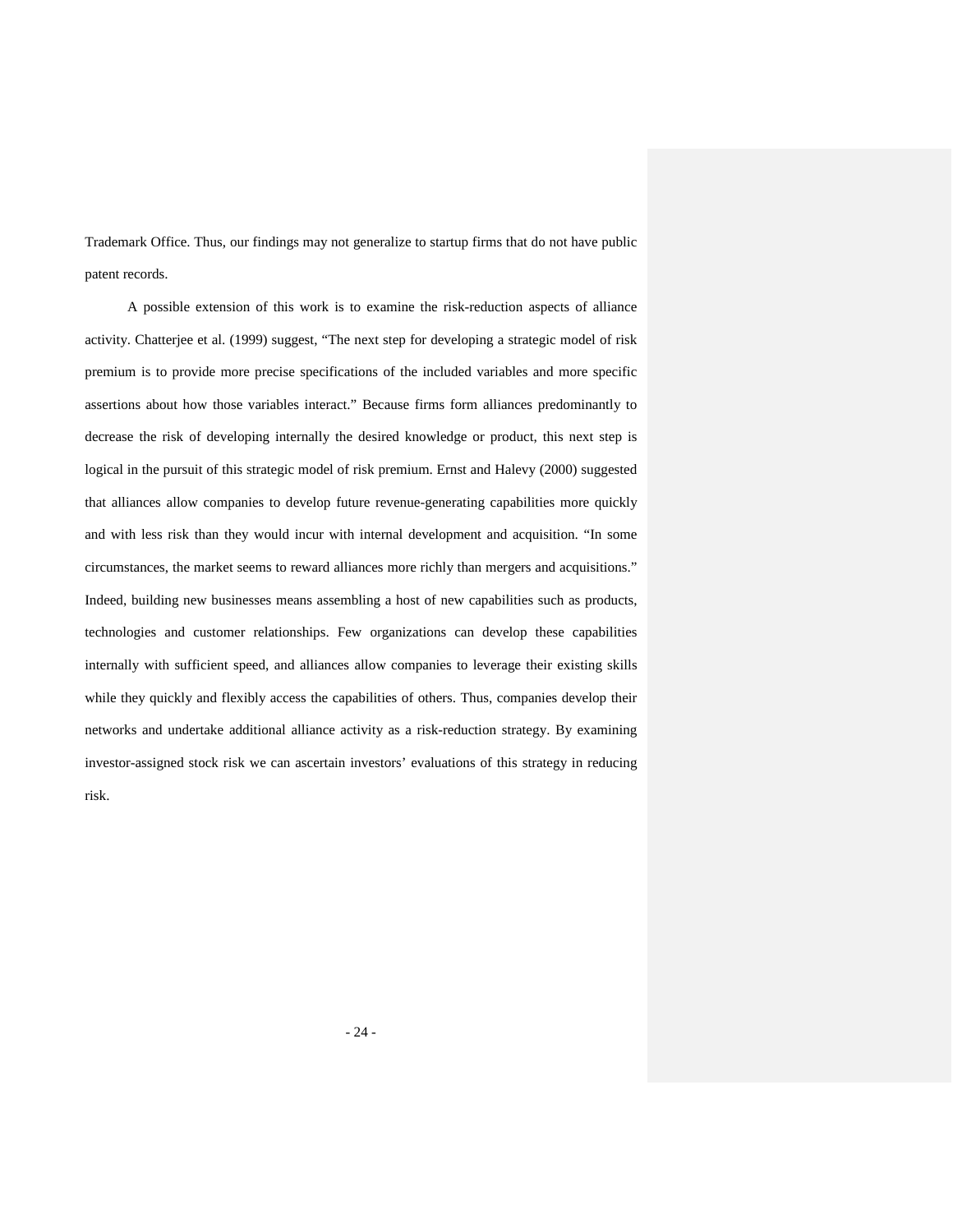#### References

- Ahuja, G., 2000. Collaboration Networks, Structural Holes, and Innovation: A Longitudinal Study. Administrative Science Quarterly 45(3), 425-455.
- Anderson, E., Weitz, B., 1992. The Use of Pledges to Build and Sustain Commitment in Distribution Channels. Journal of Marketing Research 29(1), 18-34.
- Bae, J., Gargiulo, M., 2004. Partner substitutability, alliance network structure, and firm profitability in the telecommunications industry. Academy of Management Journal 47(6), 843-859.
- Barney, J., 1991. Firm Resources and Sustained Competitive Advantage. Journal of Management 17(1), 99–120.
- Blyler, M., Coff, R.W., 2003. Dynamic capabilities, social capital, and rent appropriation: Ties that split pies. Strategic Management Journal 24(7), 677-686.
- Bonacich, P., 1987. Power and Centrality: A Family of Measures. American Journal of Sociology 92(5), 1170-1182.
- Borgatti, S.P., Everett, M.G., Freeman, L.C., 1999. Ucinet 5 for Windows: Software for Social Network Analysis. Analytic Technologies, Natick, MA.
- Bradley, M., Desai, A., Kim, E.H., 1988. Synergistic gains from corporate acquisitions and their division between the stockholders of target and acquiring firms. Journal of Financial Economics 21(1), 3-40.
- Brandenburger, A.M., Nalebuff, B.J., 1996. Co-opetition. Doubleday, New York.
- Brass, D.J., 1984. Being in the Right Place: A Structural Analysis of Individual Influence in an Organization. Administrative Science Quarterly 29(4), 518-540.
- Bronder, C., Pritzl, R., 1992. Developing strategic alliance: A conceptual framework for successful cooperation. European Management Journal 10(4), 412-421.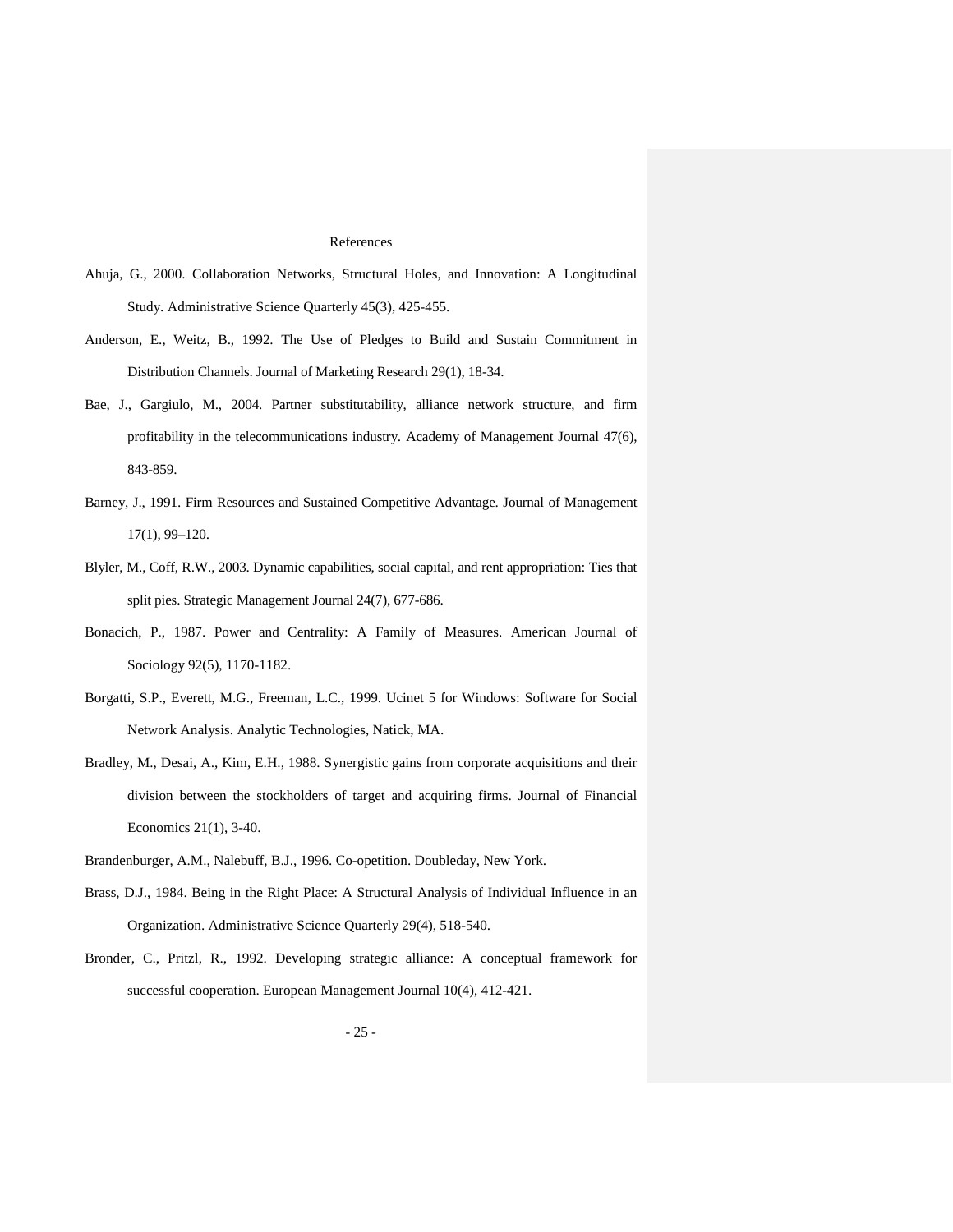- Bucklin, L.P., Sengupta, S., 1993. Organizing Successful Co-Marketing Alliances. Journal of Marketing 57(2), 32-46.
- Burt, R., 1992. Structural Holes. Harvard University Press, Cambridge, MA.
- Burt, R.S., 1997. The Contingent Value of Social Capital. Administrative Science Quarterly 42(2), 339-365.
- Chan, S.H., Kensinger, J.W., Keown, A.J., Martin, J.D., 1997. Do strategic alliances create value? Journal of Financial Economics 46(2), 199-221.
- Chatterjee, S., Lubatkin, M.H., Schulze, W.S., 1999. Toward a Strategic Theory of Risk Premium: Moving Beyond CAPM. Academy of Management Review 24(3), 556-567.
- Coleman, J.S., 1988. Social Capital in the Creation of Human Capital. American Journal of Sociology 94, 95-120.
- Das, S., Sen, P.K., Sengupta, S., 1998. Impact of strategic alliances on firm valuation. Academy of Management Journal 41(1), 27-41.
- Deeds, D.L., Hill, C.W.L., 1996. Strategic alliances and the rate of new product development: An empirical study of entrepreneurial biotechnology firms. Journal of Business Venturing 11(1), 41-55.
- Dyer, J.H., Singh, H., Kale, P., 2008. Splitting the Pie: Rent Distribution in Alliances and Networks. Managerial and Decision Economics 29, 137-148.
- Emerson, R.M., 1962. Power-Dependence Relations. American Sociological Review 27(1), 31- 41.
- Ernst, D., Halevy, Y., 2000. When to Think Alliance. The McKinsey Quarterly 4, 47-57.
- Frazier, G.L., Gill, J.D., Kale, S.H., 1989. Dealer Dependence Levels and Reciprocal Actions in a Channel of Distribution in a Developing Country. Journal of Marketing 53(1), 50-69.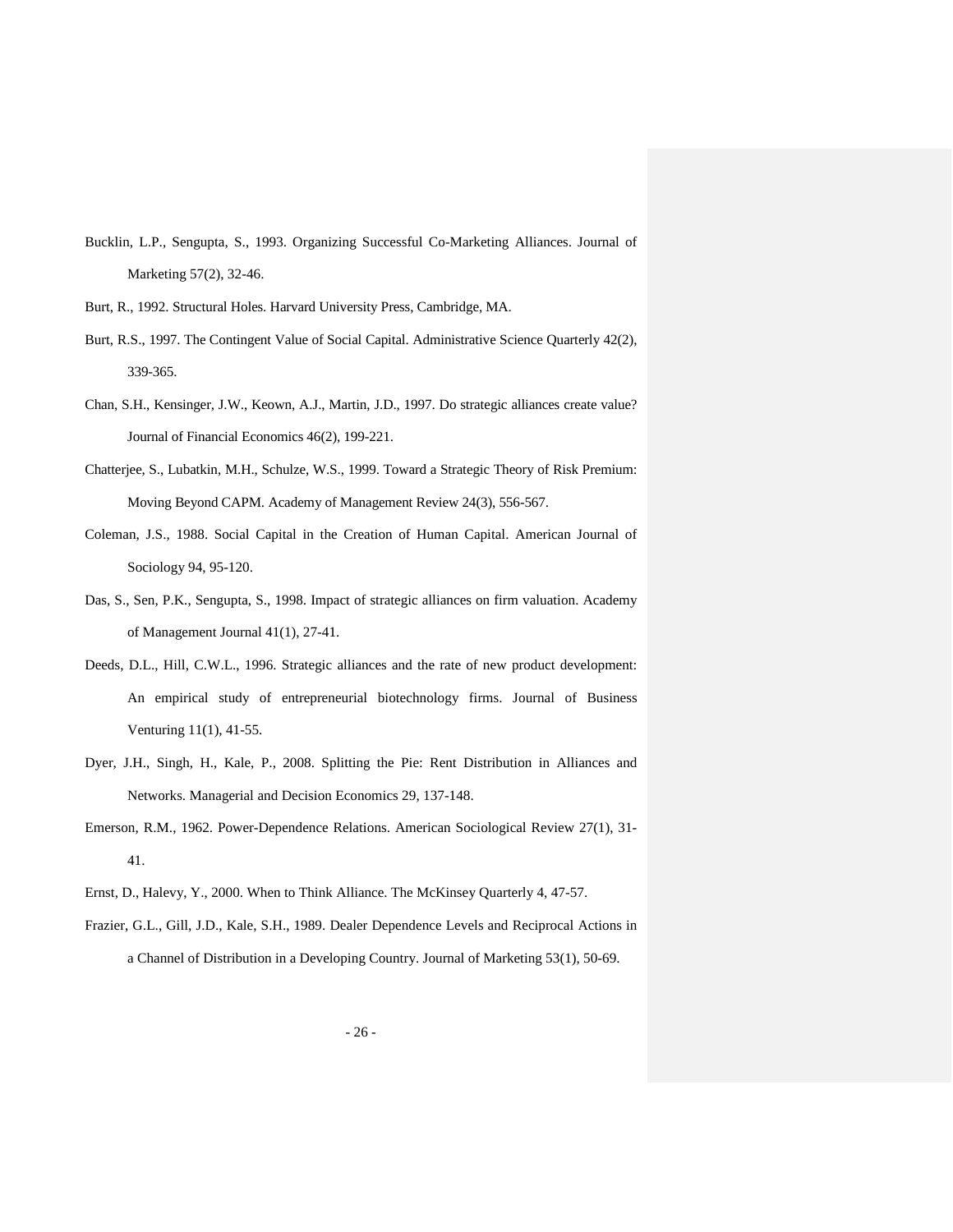- Granovetter, M.S., 1973. The Strength of Weak Ties. American Journal of Sociology 78(6), 1360–1380.
- Grossman, G.M., Shapiro, C., 1987. Dynamic R&D Competition. Economic Journal 97(386), 372-387.
- Gulati, R., 1998. Alliances and Networks. Strategic Management Journal 19(4), 293-317.
- Gulati, R., Singh, H., 1998. The Architecture of Cooperation: Managing Coordination Costs and Appropriation Concerns in Strategic Alliances. Administrative Science Quarterly 43(4), 781-814.
- Gulati, R., 1999. Network location and learning: The influence of network resources and firm capabilities on alliance formation. Strategic Management Journal 20(5), 397-420.
- Gulati, R., Wang, L., 2003. Size of the pie and share of the pie: Implications of structural embeddedness for value creation and value appropriation in joint ventures. Research in the Sociology of Organizations 20, 209-242.
- Hagedoorn, J., Schakenraad, J., 1992. Leading companies and networks of strategic alliances in information technologies. Research Policy 21(2), 163-190.
- Hamel, G., Doz, Y., Prahalad, C., 1989. Collaborate with Your Competitors—and Win. Harvard Business Review 67, 133-139.
- Hamel, G., 1991. Competition for competence and interpartner learning within international strategic alliances. Strategic Management Journal 12(S1), 83-103.
- Inkpen, A.C., Beamish, P.W., 1997. Knowledge, Bargaining Power, and the Instability of International Joint Ventures. Academy of Management Review 22(1), 177-202.
- Jap, S.D., 2001. "Pie-Sharing" in Complex Collaboration Contexts. Journal of Marketing Research 38(1), 86-99.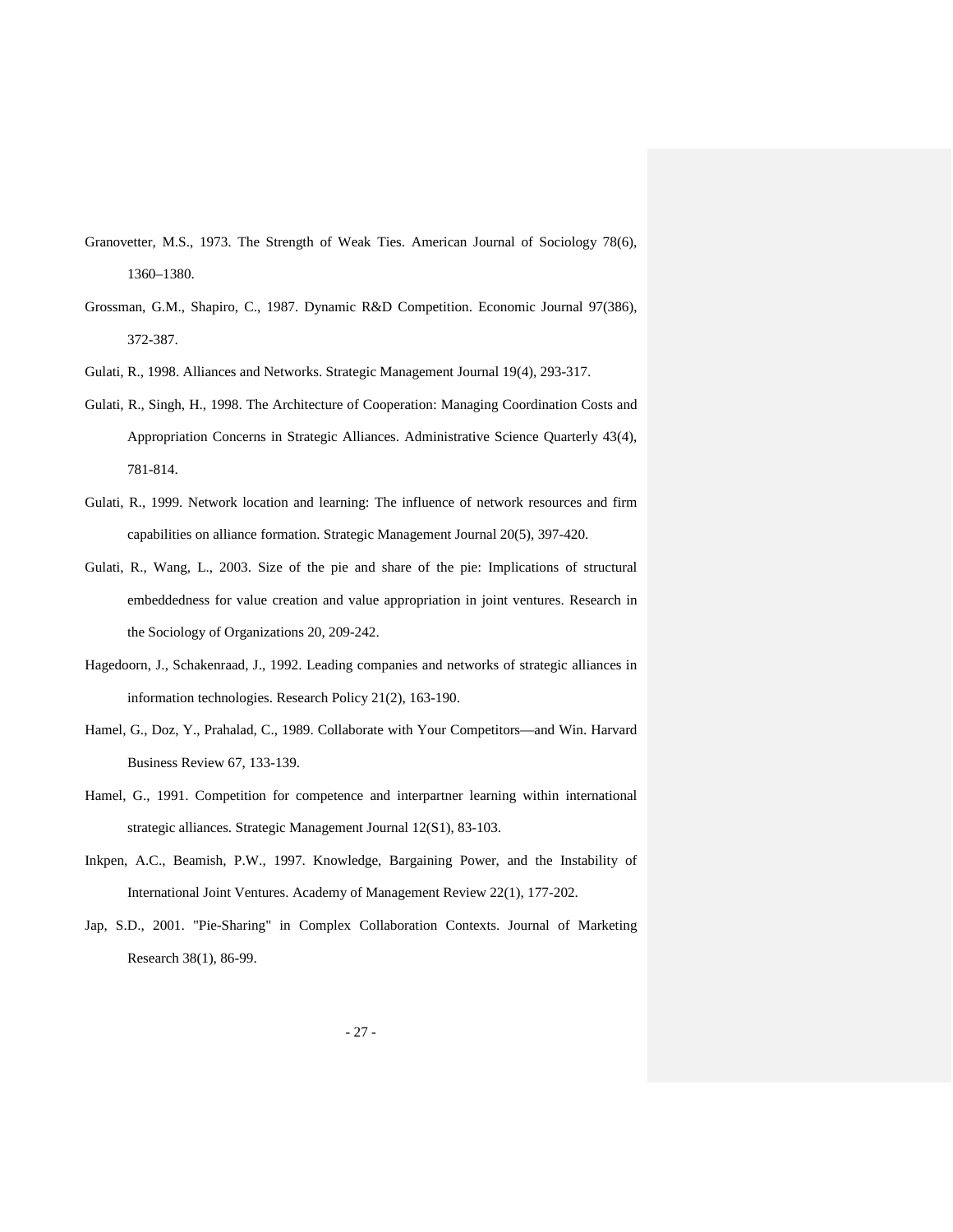- Kalaignanam, K., Shankar, V., Varadarajan, R., 2007. Asymmetric New Product Development Alliances: Win-Win or Win-Lose Partnerships? Management Science 53(3), 357–374.
- Kale, P., Dyer, J.H., Singh, H., 2002. Alliance capability, stock market response, and long-term alliance success. Strategic Management Journal 23(8), 747-767.
- Kale, P., Singh, H., 1999. Alliance capability and success. Best Paper Proceedings, Academy of Management Meetings. Chicago, IL.
- Khanna, T., 1998. The Scope of Alliances. Organization Science 9(3), 340-355.
- Khanna, T., Gulati, R., Nohria, N., 1998. The dynamics of learning alliances: competition, cooperation and relative scope. Strategic Management Journal 19(3), 795-816.
- King, D.R., Slotegraaf, R.J., 2011. Industry Implications of Value Creation and Appropriation Investment Decisions. Decision Sciences 42(2), 511-529.
- Knoke, D., 1994. Networks of Elite Structure and Decision Making, in: Wasserman, S., Galaskiewicz, J., (Eds.), Advances in Social Network Analysis. Sage, Thousand Oaks, CA, 274-299.
- Kogut, B., 1988. Joint ventures: Theoretical and empirical perspectives. Strategic Management Journal 9(4), 319-332.
- Koh, J., Venkatraman, N., 1991. Joint Venture Formations and Stock Market Reactions: An Assessment in the Information Technology Sector. Academy of Management Journal 34(4), 869-892.
- Koka, B.R., Prescott, J.E., 2002. Strategic alliances as social capital: a multidimensional view. Strategic Management Journal 23(9), 795-816.
- Kumar, M.V.S., 2010a. Differential Gains Between Partners in Joint Ventures: Role of Resource Appropriation and Private Benefits. Organization Science 21(1), 232-248,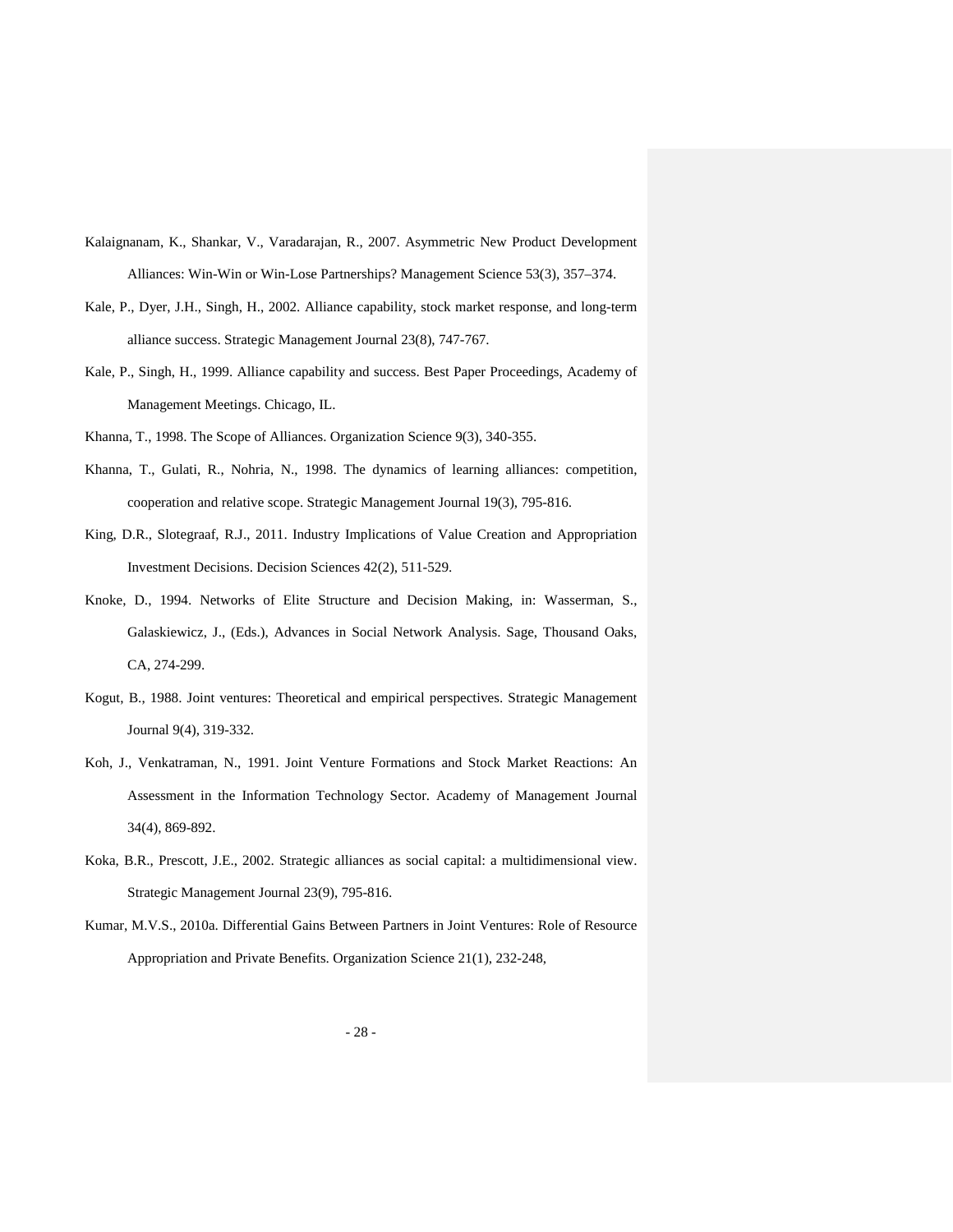- Kumar, M.V.S., 2010b. Are joint ventures positive sum games? The relative effects of cooperative and noncooperative behavior. Strategic Management Journal 32(1), 32-54.
- Larsson, R., Bengtsson, L., Henriksson, K., Sparks, J., 1998. The Interorganizational Learning Dilemma: Collective Knowledge Development in Strategic Alliances. Organization Science 9(3), 285-305.
- Lavie, D., 2006. The Competitive Advantage of Interconnected Firms: An Extension of the Resource-Based View. Academy of Management Review 31(3), 638-658.
- Lavie, D., 2007. Alliance Portfolios and Firm Performance: A Study of Value Creation and Appropriation in the U.S. Software Industry. Strategic Management Journal 28(12), 1187-1212.
- Lerner, J., 1994. The Importance of Patent Scope: An Empirical Analysis. Rand Journal of Economics 25(2), 319-333.
- Madhavan, R., Koka, B., Prescott, J.E., 1998. Networks in transition: How industry events reshape interfirm relationships. Strategic Management Journal 19(5), 439-459.
- Madhok, A., Tallman, S.B., 1998. Resources, Transactions and Rents: Managing Value Through Interfirm Collaborative Relationships. Organization Science 9(3), 3-19.
- McEvily, B., Zaheer, A., 1999. Bridging ties: a source of firm heterogeneity in competitive capabilities. Strategic Management Journal 20(12), 1133-1158.
- McWilliams, A., Siegel, D., 1997. Event Studies in Management Research: Theoretical and Empirical Issues. Academy of Management Journal 40(3), 626-657.
- Okamura, K., Vonortas, N.S., 2006. European Alliance and Knowledge Networks. Technology Analysis & Strategic Management 18(5), 535-560.
- Padula, G., 2008. Enhancing the Innovation Performance of Firms by Balancing Cohesiveness and Bridging Ties. Long Range Planning 41(4), 395–419.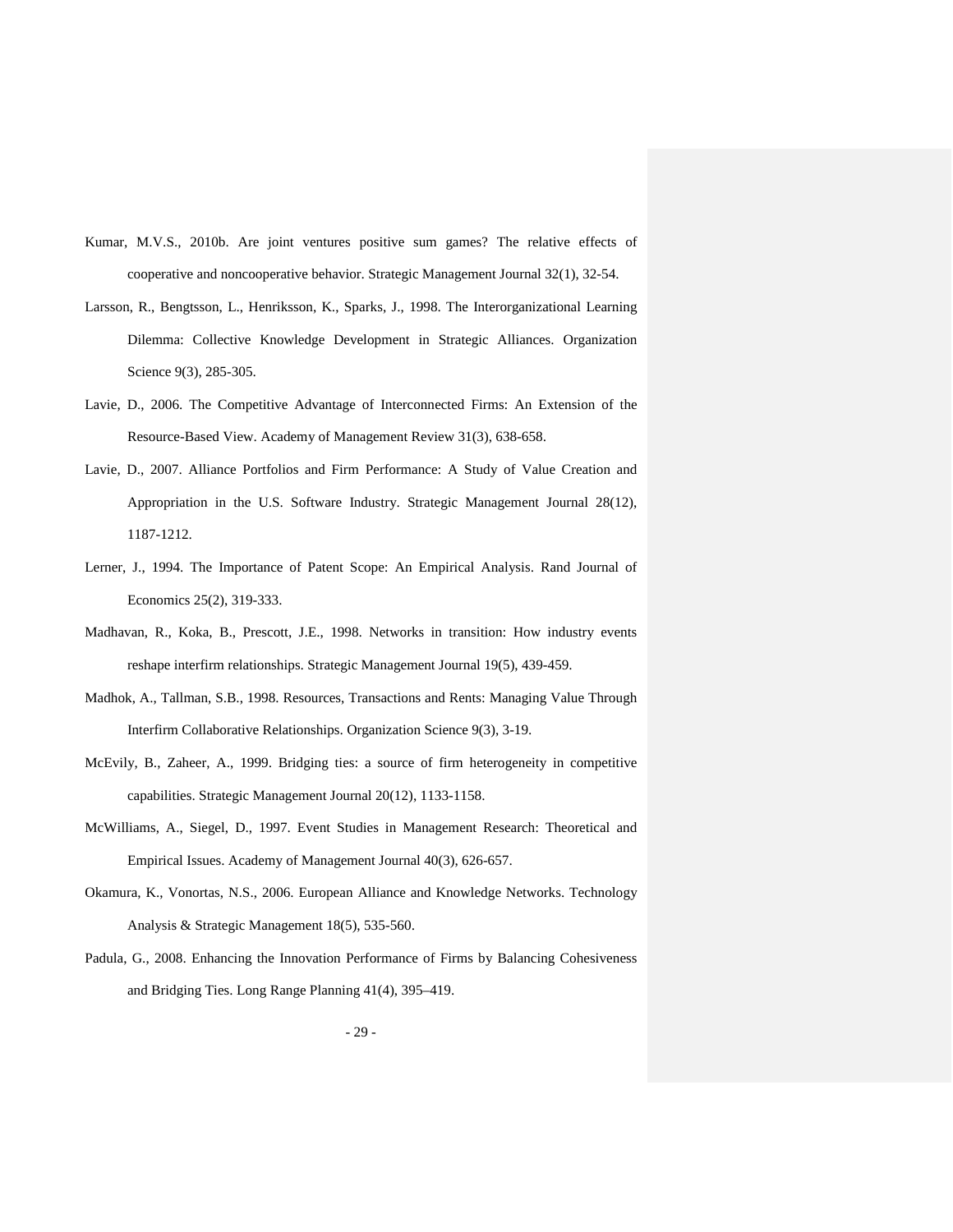- Park, S.H., Chen R., Gallagher, S., 2002. Firm Resources as Moderators of the Relationship between Market Growth and Strategic Alliances in Semiconductor Start-ups. Academy of Management Journal 45(3), 527-545.
- Pfeffer, J., Salancik, G.R., 1978. The External Control of Organizations: A Resource Dependence Perspective. Harper & Row, New York.
- Pollock, T.G., Porac, J.F., Wade, J.B., 2004. Constructing Deal Networks: Brokers as Network "Architects" in the U.S. IPO Market and Other Examples. Academy of Management Review 29(1), 50-72.
- Powell, W.W., 1990. Neither Market Nor Hierarchy: Network Forms of Organization. Research in Organizational Behavior 12, 295-336.
- Powell, W.W., Koput, K.W., Smith-Doerr, L., 1996. Interorganizational collaboration and the locus of innovation: Networks of learning in biotechnology. Administrative Science Quarterly 41(1), 116-146.
- Rothaermel, F.T., Deeds, D.L., 2004. Exploration and exploitation alliances in biotechnology: a system of new product development. Strategic Management Journal 25(3), 201-221.
- Sleuwaegen, L., Schep, K., den Hartog, G., Commandeur, H., 2003. Value Creation and the Alliance Experiences of Dutch Companies. Long Range Planning 36(6), 533-542.
- Stovel, K., Shaw, L., 2012. Brokerage. Annual Review of Sociology 38(1), 139–158.
- Uzzi, B., 1997. Social Structure and Competition in Interfirm Networks: The Paradox of Embeddedness. Administrative Science Quarterly 42(1), 35-67.
- Wernerfelt, B., 1984. A resource-based view of the firm. Strategic Management Journal 5(2), 171-180.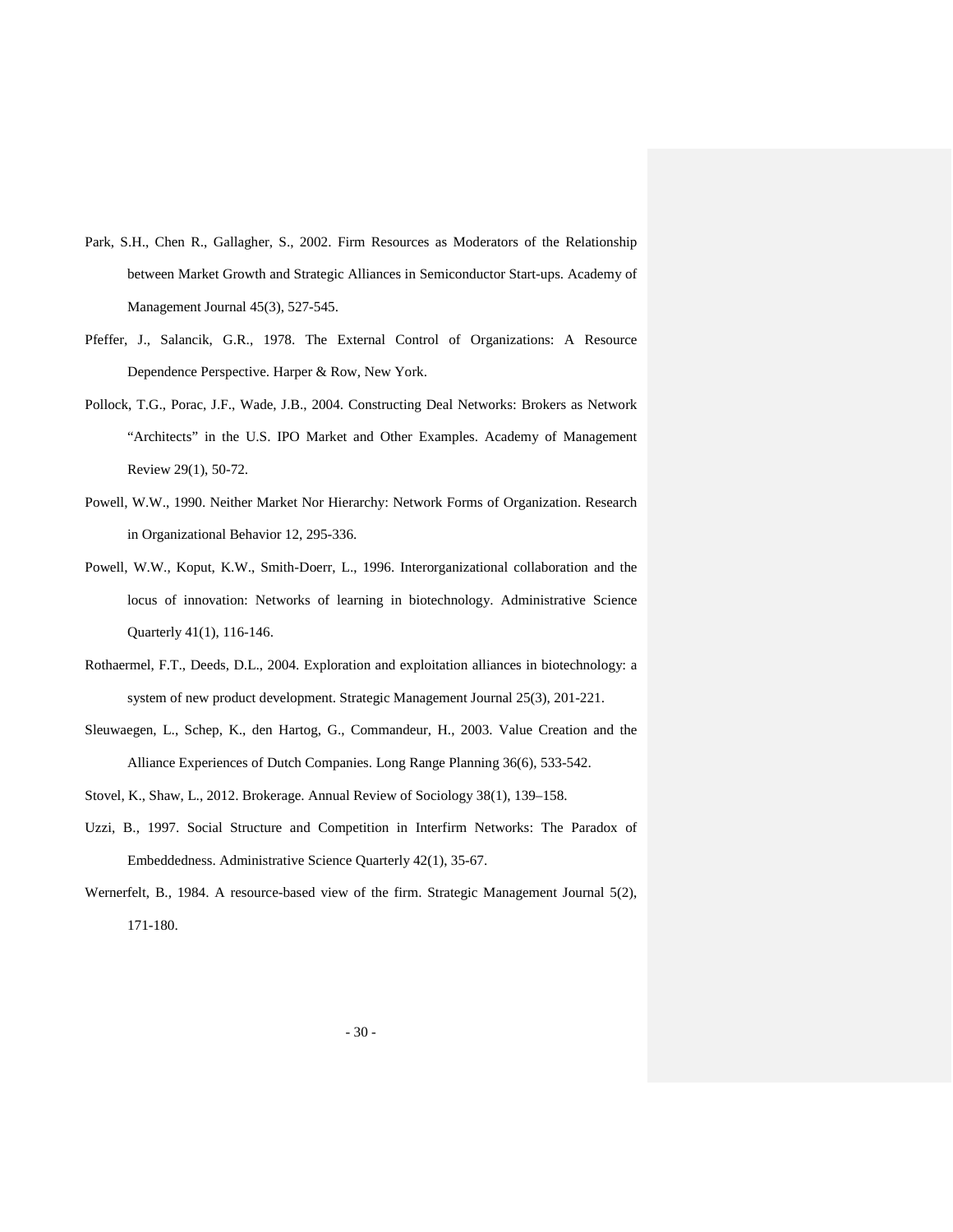- Yan, A., Gray B., 1994. Bargaining Power, Management Control, and Performance in United States—China Joint Ventures: A Comparative Case Study. Academy of Management Journal 37(6), 1478-1517.
- Zaheer, A., Bell, G.G., 2005. Benefiting from network position: Firm capabilities, structural holes, and performance. Strategic Management Journal 26(9), 809-825.
- Zeng, M., Chen, X.-P., 2003. Achieving Cooperation in Multiparty Alliances: A Social Dilemma Approach to Partnership Management. Academy of Management Review 28(4), 587-605.
- Zhao, M., 2006. Conducting R&D in Countries with Weak Intellectual Property Rights Protection. Management Science 52(8), 1185-1199.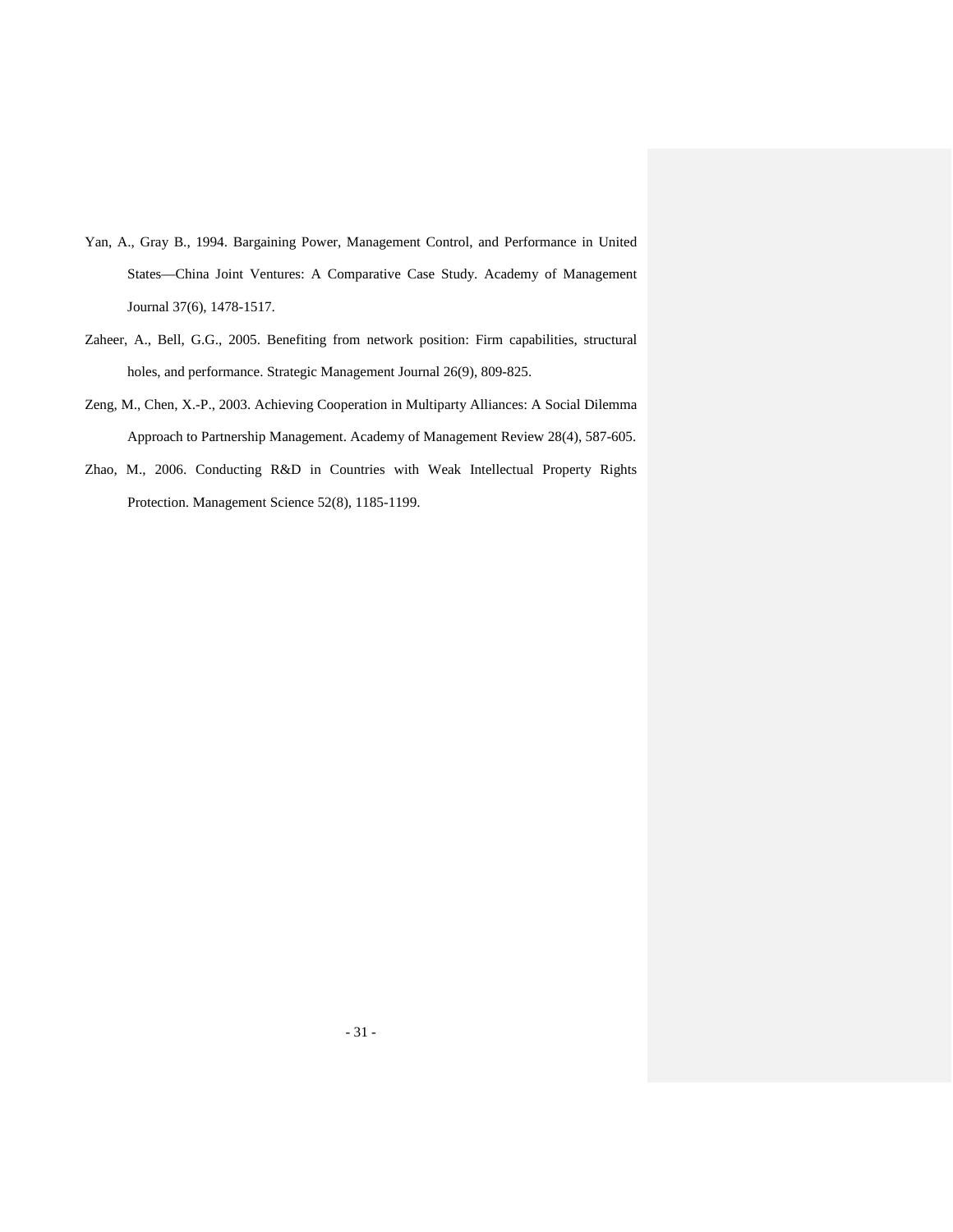#### **Biographies**

**Dr. Hughes-Morgan** received her Ph.D. at the University of Kentucky, her M.S. from the Massachusetts Institute of Technology, and her B.A. from Duke University. Her research and teaching interests lie mainly in the areas of dynamic competitive interaction, investor psychology, and the structure of inter-organizational networks. She has several years of work experience on Wall Street. Her most recent position was a Director for the United Bank of Switzerland, where she specialized in analysis of biotechnology and pharmaceutical stocks. She is on the Board of Directors of MPR Research Corporation, a contract research organization in Detroit, Michigan. E-mail: margaret.hughes-morgan@marquette.edu

**Emery Yao** is an Associate at HSBC School of Business. He received his Ph.D. in Strategic Management from the University of Pittsburgh. He teaches courses in the area of Strategic Management. His research interests include Strategic Management, Technology and Innovation, International Business, Network Theory and Analysis, and Computational Social and Organizational Theory.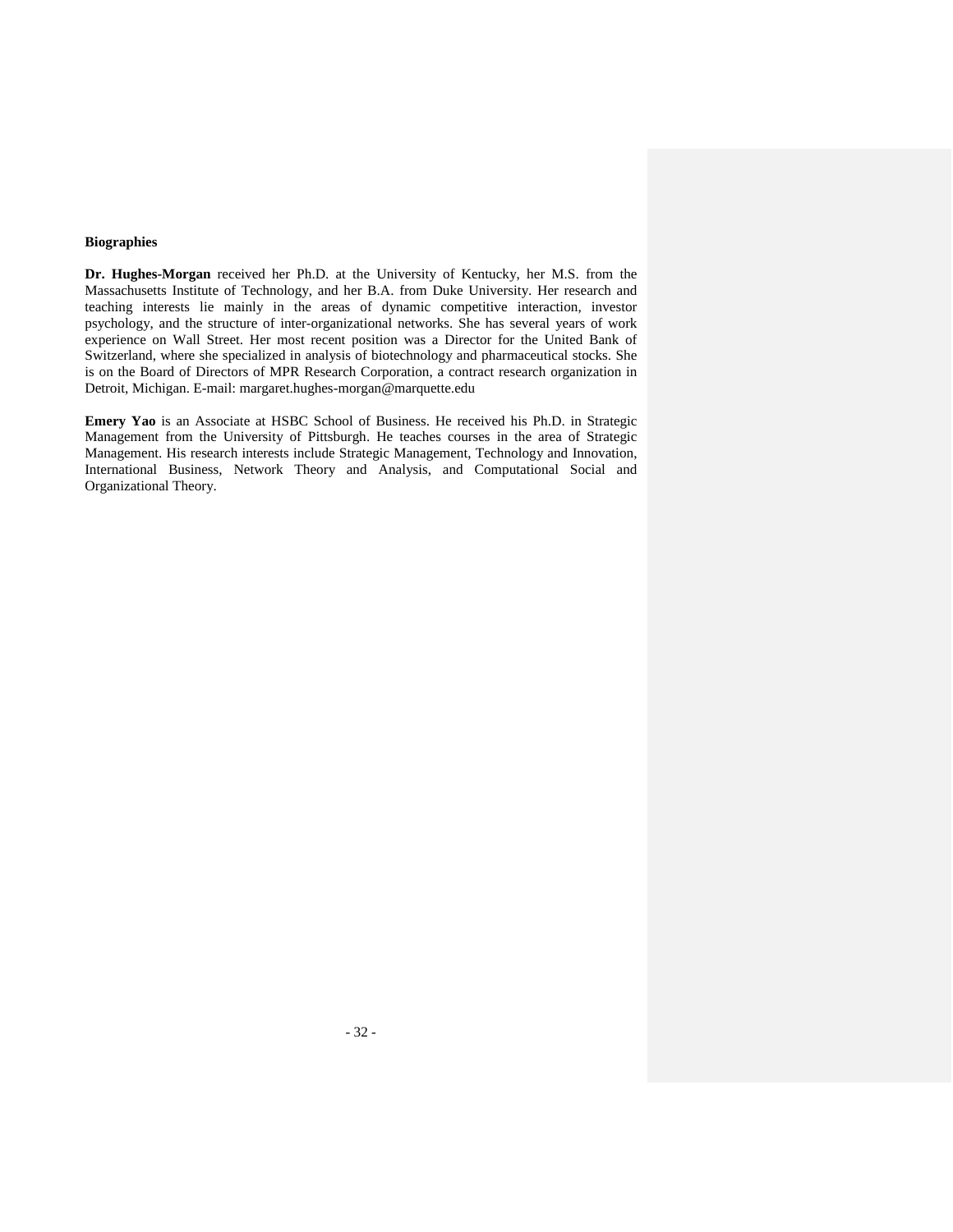|   |                              | Mean    | S.D.    | 1       | $\mathbf{2}$ | 3       | 4       | 5       | 6       | 7       | 8       | 9       | 10      |
|---|------------------------------|---------|---------|---------|--------------|---------|---------|---------|---------|---------|---------|---------|---------|
|   | 1 Weighted Return            | 0.23    | 0.12    |         |              |         |         |         |         |         |         |         |         |
|   | 2 Centrality asymmetry       | 1.32    | 0.67    | 0.06    |              |         |         |         |         |         |         |         |         |
| 3 | Structural hole<br>asymmetry | 0.03    | 0.32    | 0.08    | 0.04         |         |         |         |         |         |         |         |         |
|   | 4 Own patent stock           | 161.80  | 192.34  | 0.15    | $-0.08$      | $-0.12$ |         |         |         |         |         |         |         |
|   | 5 Liquidity                  | 2.35    | 1.87    | 0.20    | 0.07         | 0.11    | 0.09    |         |         |         |         |         |         |
|   | <b>6</b> Network density     | 0.03    | 0.01    | 0.01    | $-0.04$      | $-0.03$ | $-0.06$ | $-0.05$ |         |         |         |         |         |
|   | 7 Alliance experience        | 2.29    | 1.75    | 0.31    | $-0.15$      | 0.09    | 0.19    | 0.14    | 0.08    |         |         |         |         |
|   | 8 Firm age                   | 14.35   | 5.12    | 0.15    | $-0.24$      | 0.15    | 0.04    | 0.07    | 0.10    | 0.06    |         |         |         |
|   | 9 Firm Assets                | 2031.24 | 1714.55 | 0.14    | 0.02         | 0.05    | $-0.02$ | $-0.13$ | $-0.08$ | $-0.06$ | $-0.11$ |         |         |
|   | 10 Partner patent stock      | 159.23  | 188.67  | $-0.02$ | $-0.04$      | $-0.07$ | $-0.02$ | 0.15    | 0.07    | $-0.11$ | $-0.09$ | $-0.06$ |         |
|   | 11 Partner firm age          | 13.27   | 4.96    | 0.01    | 0.05         | $-0.04$ | 0.01    | $-0.01$ | $-0.02$ | $-0.11$ | $-0.12$ | 0.08    | $-0.05$ |

**TABLE 1: Means, Standard Deviations and Correlations**

(Correlations with absolute values larger than 0.25 are significant at p<0.001.)